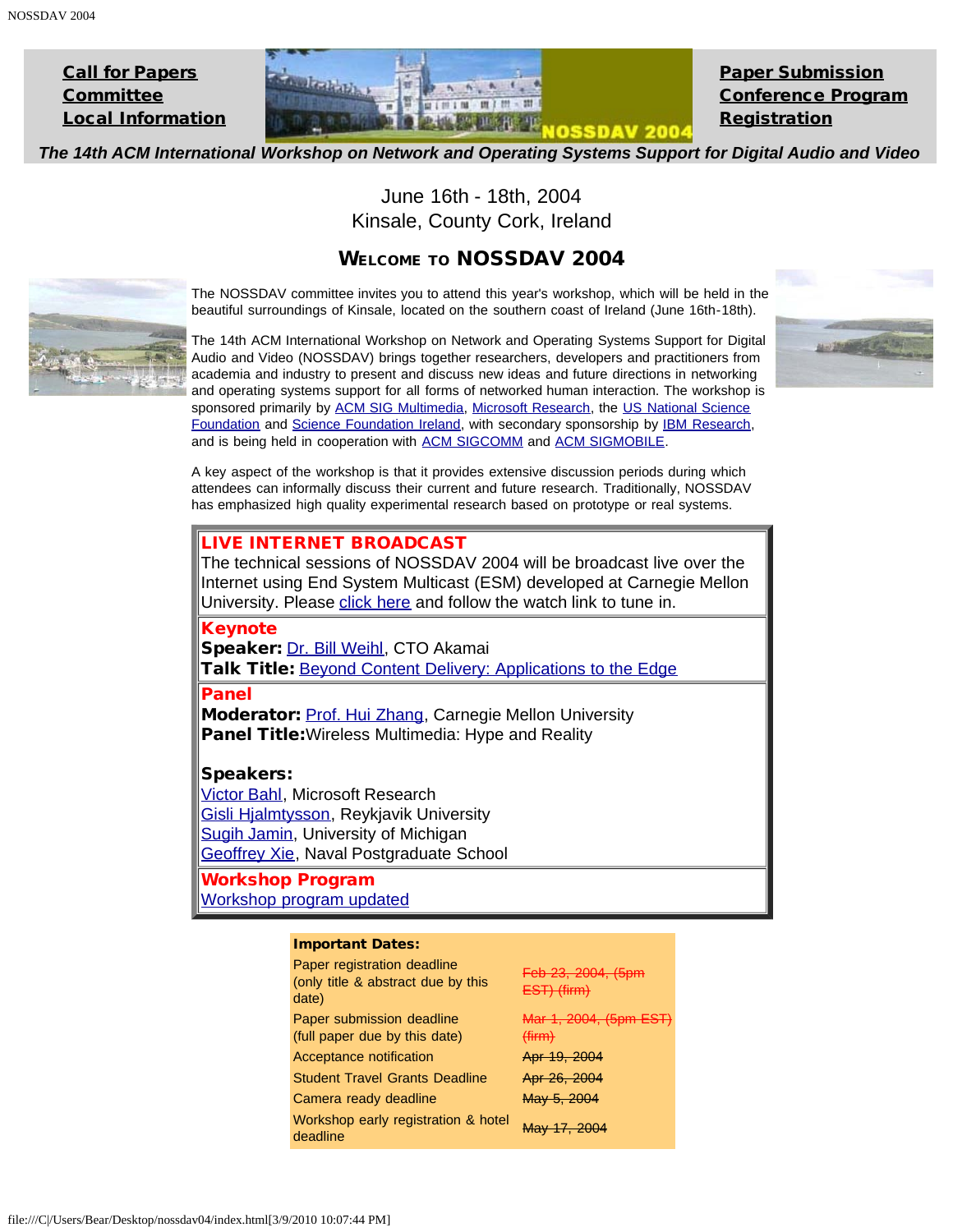



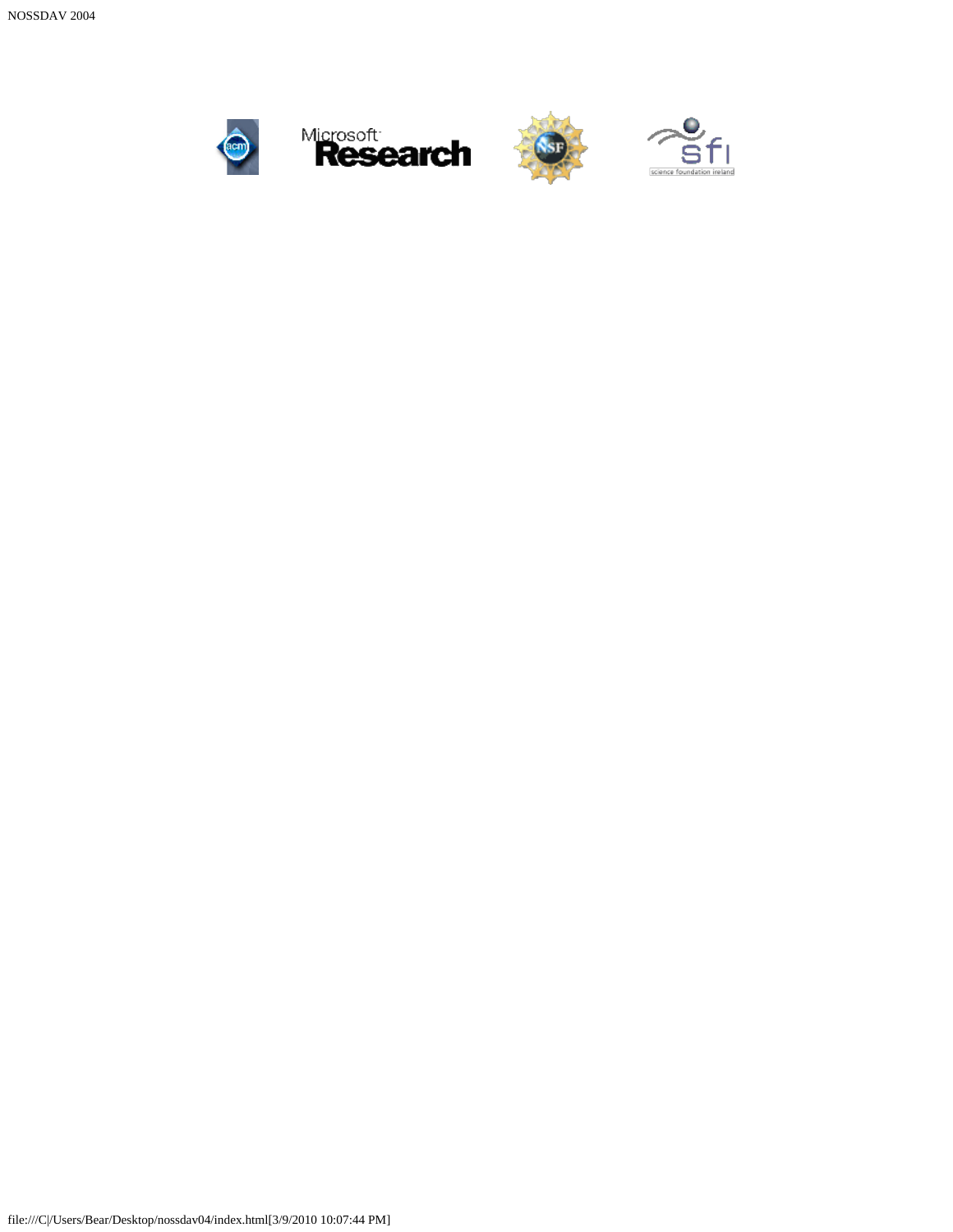<span id="page-2-0"></span>**[Home](#page-0-0) [Committee](#page-4-0)** [Local Information](#page-5-0)



[Paper Submission](#page-8-0) **[Conference](#page-10-0)** [Program](#page-10-0)

*The 14th ACM International Workshop on Network and Operating Systems Support for Digital Audio and Video*

# The 14th ACM International Workshop on Network and Operating Systems Support for Digital Audio and Video

June 16-18, 2004 --- Kinsale, County Cork, Ireland

## CALL FOR PAPERS

NOSSDAV 2004 will take place in Kinsale on the exceptionally scenic southern coast of Ireland. Kinsale is approximately a 20 minute drive outside Cork city, which is within easy reach of major European capitals and the east coast of the US. The workshop is sponsored primarily by [ACM SIG Multimedia,](javascript:if(confirm() [Microsoft Research](javascript:if(confirm() the [US National Science Foundation](javascript:if(confirm() and [Science Foundation Ireland](javascript:if(confirm(), with secondary sponsorship by [IBM Research,](javascript:if(confirm() and is being held in cooperation with [ACM SIGCOMM](javascript:if(confirm() and [ACM SIGMOBILE.](javascript:if(confirm()

NOSSDAV invites submissions on all areas of multimedia, but strongly encourages submissions in newly emerging specialized areas such as networked games and peer-to-peer streaming. NOSSDAV 2004 will be run very much as a workshop with an emphasis on cutting-edge research and lively discussion. Papers grounded in high-quality experimental research based on prototype or real systems, including innovative experimental commercial designs and prototypes, as well as papers proposing new research directions for the community or calling into question existing conventional wisdom are particularly welcome. Given the growth and diversification of the field, a broad view will be taken in deciding what papers are within the scope of the workshop. For instance, papers describing novel ideas in congestion control or application-level multicast that are arguably of interest in the context of multimedia, would be in scope. If you are unsure and wish to check if a paper is within the workshop scope please email the Co-Chairs. Student participation is strongly encouraged - supported by several student travel grants and registration fee rebates.

Submissions as well as camera-ready versions of accepted papers should be no longer than 6 pages. The expectation is that papers accepted at the workshop will eventually lead to full-length papers at highquality conferences or journals. The topics of interest include, but are not limited to:

- Networked games
- Peer-to-peer multimedia
- Broadband streaming media content distribution
- 3D multimedia and (networked) immersive environments
- Wireless and ad-hoc network multimedia systems
- Embedded multimedia devices (e.g., PVRs)
- Multimedia security
- Internet telephony
- Sensory interactive applications
- Digital rights management





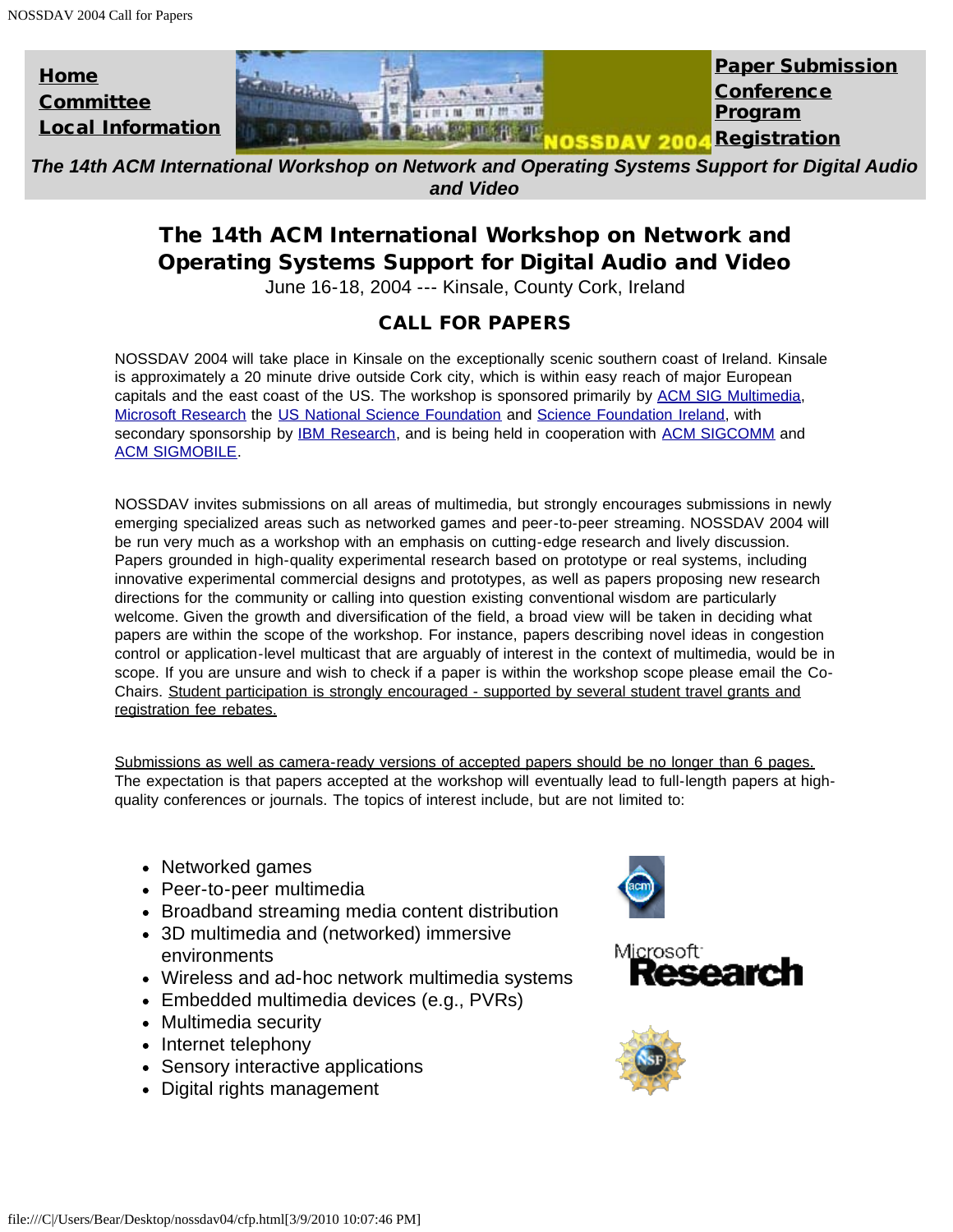

Workshop Co-Chairs: Venkat Padmanabhan, Microsoft Research (USA) Cormac Sreenan, University College Cork (Ireland) Email: nossdav2004-pcchairs@cs.ucc.ie

#### Deadlines:

Paper registration deadline (only title & abstract due by this date) February 23, 2004, (5pm EST) (firm)

Paper submission deadline Paper submission deadline<br>
(full paper due by this date) March 1, 2004, (5pm EST) (firm)

[www.nossdav.org/2004](javascript:if(confirm()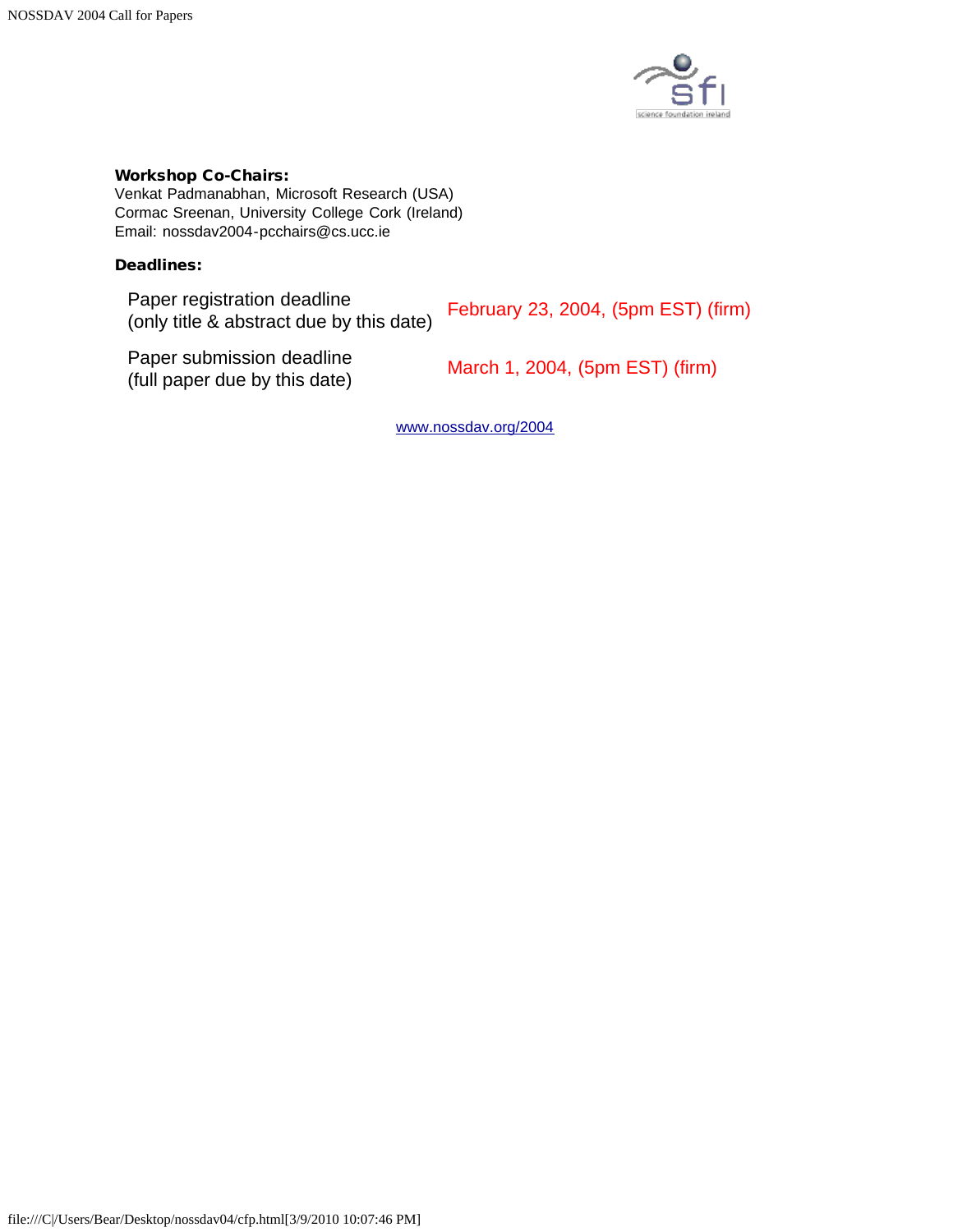**[Home](#page-0-0)** 

<span id="page-4-0"></span>

[Paper Submission](#page-8-0) **[Conference](#page-10-0)** [Program](#page-10-0) **NOSSDAV 2004 [Registration](#page-16-0)** 

*The 14th ACM International Workshop on Network and Operating Systems Support for Digital Audio and Video*

## NOSSDAV 2004 ORGANIZING COMMITTEE

### Program Co-Chairs:

| <b>Venkat Padmanabhan</b> | Microsoft Research (USA)          |
|---------------------------|-----------------------------------|
| <b>Cormac Sreenan</b>     | University College Cork (Ireland) |

### Program Committee:

[Christophe Diot](javascript:if(confirm() Intel Research (UK) [Sue Moon](javascript:if(confirm() KAIST (Korea) [Srinivasan Seshan](javascript:if(confirm() CMU (USA)

[Kevin Almeroth](javascript:if(confirm() UC Santa Barbara (USA) **[Ernst Biersack](javascript:if(confirm() Institut Eurecom (France)** [Phil Chou](javascript:if(confirm() Microsoft Research (USA) [Kevin Jeffay](javascript:if(confirm() **UNC Chapel Hill (USA)** [Srinivasan Keshav](javascript:if(confirm() University of Waterloo (Canada) [Reza Rejaie](javascript:if(confirm() **University of Oregon (USA)** [Henning Schulzrinne](javascript:if(confirm() Columbia University (USA) [Anees Shaikh](javascript:if(confirm() **IBM Research (USA)** [Lars Wolf](javascript:if(confirm() **TU Braunschweig (Germany)**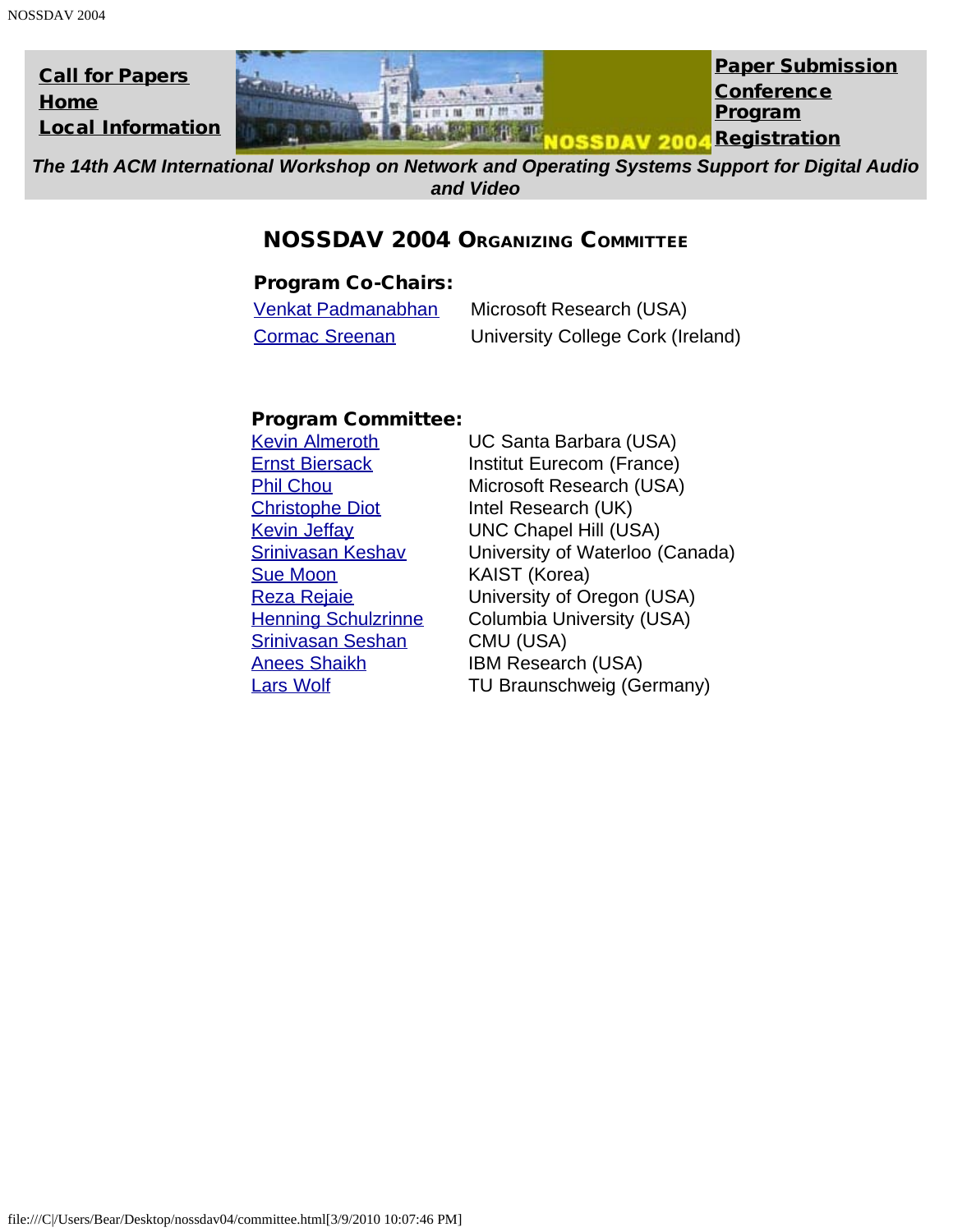<span id="page-5-0"></span>

# **ABOUT KINSALE**

Kinsale is a small picturesque harbour town located on the southern coast of Ireland. This quaint town has many popular attractions, ranging from experiencing the local heritage, to sailing and deep sea angling to golf. Kinsale is also located close to **[The Blarney Castle](javascript:if(confirm() which has been a popular Irish** tourist location for many years. Check out the [Kinsale website.](javascript:if(confirm()



**MAP OF KINSALE** 

Pictorial maps of Kinsale are available [here](javascript:if(confirm() and [here](javascript:if(confirm(), which can be used to locate the conference (shown as H on the map), a number of accomodation locations (A,K and H on the map) and numerous places to eat.

### **ACCOMODATION**

This year the workshop will be held in the [\(The Trident Hotel\)](javascript:if(confirm() (H on the map) Kinsale, where a block of rooms have been set aside at a reduced rate. Accomodation is also available at [The Actons Hotel](javascript:if(confirm() (A on the map), [The Blue Haven Hotel](javascript:if(confirm() (K on the map) and [Perryville House](javascript:if(confirm() (right-hand end of Perarse Street on the map).

Special reduced rates have been arranged at the Trident Hotel (location of conference) which will be available until May 17 2004. "Executive Rooms" are available for E150 (single occupancy) or E90 (double occupancy). Note that the Trident Hotel also has lower-quality "Standard Rooms" but since these are soon to undergo renovation we did not negotiate a special rate for these or include them in our agreement with the hotel. All reservations must be made direclty with the the hotel. Please use the group name ACM/NOSSDAV when making reservations.

| <b>Trident Hotel</b> | Telephone: | 353-21-4772301        |
|----------------------|------------|-----------------------|
| World's End          | Fax:       | 353-21-4774173        |
| Kinsale              |            |                       |
| <b>County Cork</b>   | E-mail:    | info@tridenthotel.com |
| Ireland              |            |                       |

Reduced rates have also been arranged for a limited number of rooms for the 16th & 17th June at the following Hotels (which are all within 5-10 minutes walking distance of the Conference hotel):

| $\parallel$ Hotel/B&B | Гwin<br>Room | Room | Single $\parallel$ Confirm<br>Bv | <b>Contact</b> |
|-----------------------|--------------|------|----------------------------------|----------------|
|                       |              |      |                                  |                |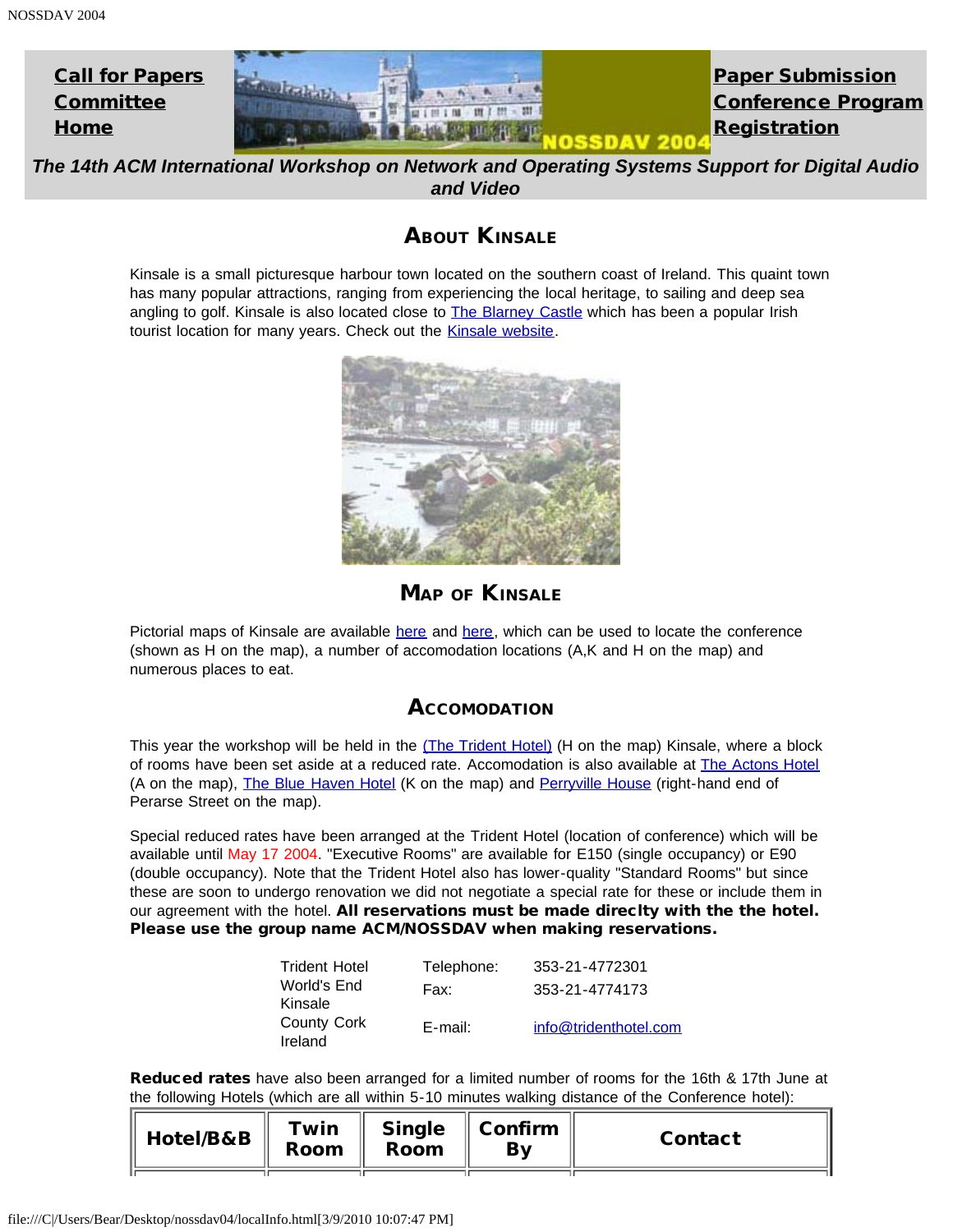| <b>Actons Hotel</b><br>(A on map)        | 84€ pps   | 118€ | 30th April | www.actonshotelkinsale.com |
|------------------------------------------|-----------|------|------------|----------------------------|
| <b>Blue Haven</b><br>Hotel<br>(K on map) | 70€ pps   | 100€ | 30th April | www.bluehavenkinsale.com   |
| Friar's Lodge                            | $40€$ pps | 55€  | 15th May   | Email: mtierney@indigo.ie  |
| The White<br>House<br>(J on map)         | 55€ pps   | 65€  | 31st May   | www.whitehouse-kinsale.ie  |

As well as Hotels, there are many B&Bs located in Kinsale such as **The Pier House**, [The Tesben](javascript:if(confirm() [House,](javascript:if(confirm() [The Holidayhound](javascript:if(confirm() and [Ocean View Guest Suite](javascript:if(confirm() to name but a few.

*As Kinsale is a very busy tourist destination, we would advise that you arrange your accommodation as soon as possible.*

# Travelling to Kinsale

[Kinsale](javascript:if(confirm() is on the south coast of Ireland, about 20 miles by road to the south of [Cork city,](javascript:if(confirm() the capital of [County Cork](javascript:if(confirm() and the second city in the [Republic of Ireland.](javascript:if(confirm() It is possible to reach Cork by air or sea.

# Flying from the USA

Direct flights from the US to both **Dublin** and **Shannon Airports** are provded by [Aerlingus.](javascript:if(confirm()

**[Bus Eireann](javascript:if(confirm() provides a direct bus service from both Shannon and Dublin Airports to** Cork City the following is a summary of the services they provide ([schedule](javascript:if(confirm()). From Cork City a Bus or Taxi can be used to reach Kinsale.

[Iarnrod Eireann](javascript:if(confirm() provide a train service from Dublin and Limerick to Cork City. Both Airports provide direct Bus services to the train stations. Approximate journey times for trains are 3 hours and 2 hours for Dublin and Limerick respectively.

More information on these services can be found at: [Bus and Train information](javascript:if(confirm(), [Dublin Airport](javascript:if(confirm() and [Shannon Airport](javascript:if(confirm().

# Travelling by Air

[Cork International Airport](javascript:if(confirm() has direct flights from Alicante, Amsterdam, Barcelona, Belfast, Birmingham, Bristol, Brussels, Cardiff, Dublin, East Midlands, Edinburgh, Frankfurt, Glasgow, Jersey, Leeds, London (City, Heathrow, Stanstead amd Gatwick), Malaga, Malta, Manchester, Milan, Nantes, Nice, Paris, Prague, Plymouth, Southampton, Swansea and Rome.

#### Buses from the airport to Kinsale

Scheduled buses, run by [Bus Eireann](javascript:if(confirm(), travel between Kinsale and the airport, which is about 15 minutes drive from the town. On Monday through Saturday, the Kinsale bus leaves the airport at the following times: 09:00, 10:00, 12:00, 13:30, 15:00, 15:45, 17:00, 18:15, 19:15. On Sunday, the Kinsale bus leaves the airport at 09:45, 12:45, 14:45, 18:15. The one-way fare in 3 euro.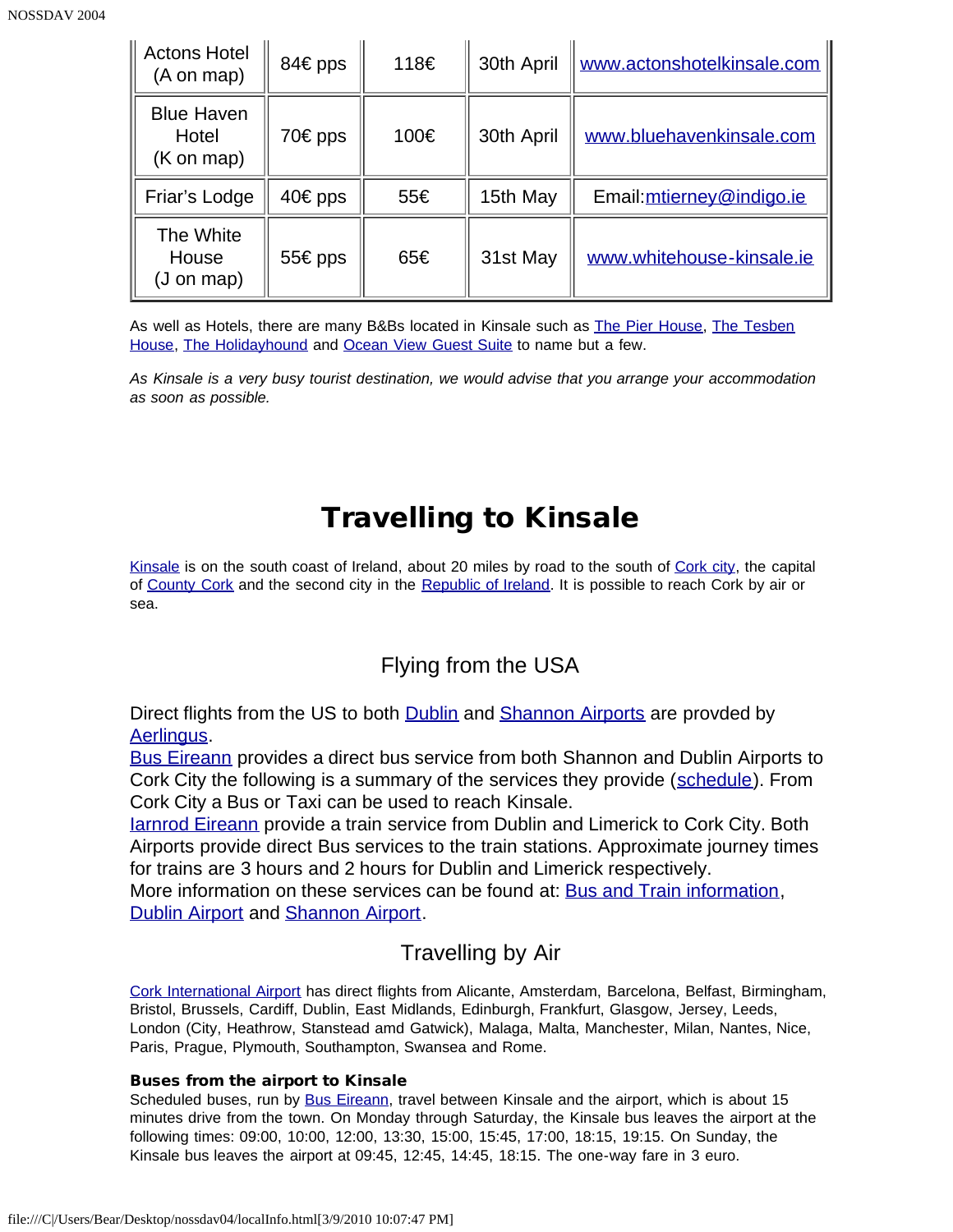#### Taxis from the airport to Kinsale

It is also possible to take a taxi from the airport to Kinsale -- from the rank at the door of the passenger terminal. The fare is usually in the range of 32 to 35 euro.

# Travelling by Ship

#### Ferry routes to Cork Ferryport

Cork Ferryport provides connections [to Swansea in Britain](javascript:if(confirm() and [to Roscoff in France.](javascript:if(confirm() For those bringing their own car by ferry, Cork Ferryport is about 30 minutes drive from Kinsale. For those coming as foot passengers on a ferry to Cork Ferryport, the cheapest way to reach Kinsale is to take a [public bus,](javascript:if(confirm() to Cork Bus Station in the city centre and then transfer onto a bus to Kinsale.

#### Other car-ferry routes to Ireland

If you are thinking of bringing your car, you will probably be interested in touring, so you may not be concerned to arrive at the ferry port closest to the conference site. Some other ferry routes to Ireland include those operated by Irish Ferries [between Rosslare in Ireland and Roscoff and Cherbourg in](javascript:if(confirm() [France](javascript:if(confirm() and [between Rosslare and Dublin in Ireland and Holyhead and Pembroke in Wales](javascript:if(confirm(). Stena Line offer [several other ferry routes between Ireland \(north and south\) and Scotland and Wales.](javascript:if(confirm()

## International Travel by Bus or Train

For those who prefer to travel by surface transport but do not wish to bring their own car, it is possible to come by train or long-distance coach. For long-distance coach travel to Cork from a wide range of UK and European destinations -- see [Bus Eireann/Eurolines.](javascript:if(confirm() See [Irish Rail](javascript:if(confirm() for information about train travel within Ireland, including information about [rambler tickets](javascript:if(confirm() which allow unlimited travel over the whole island, north and south.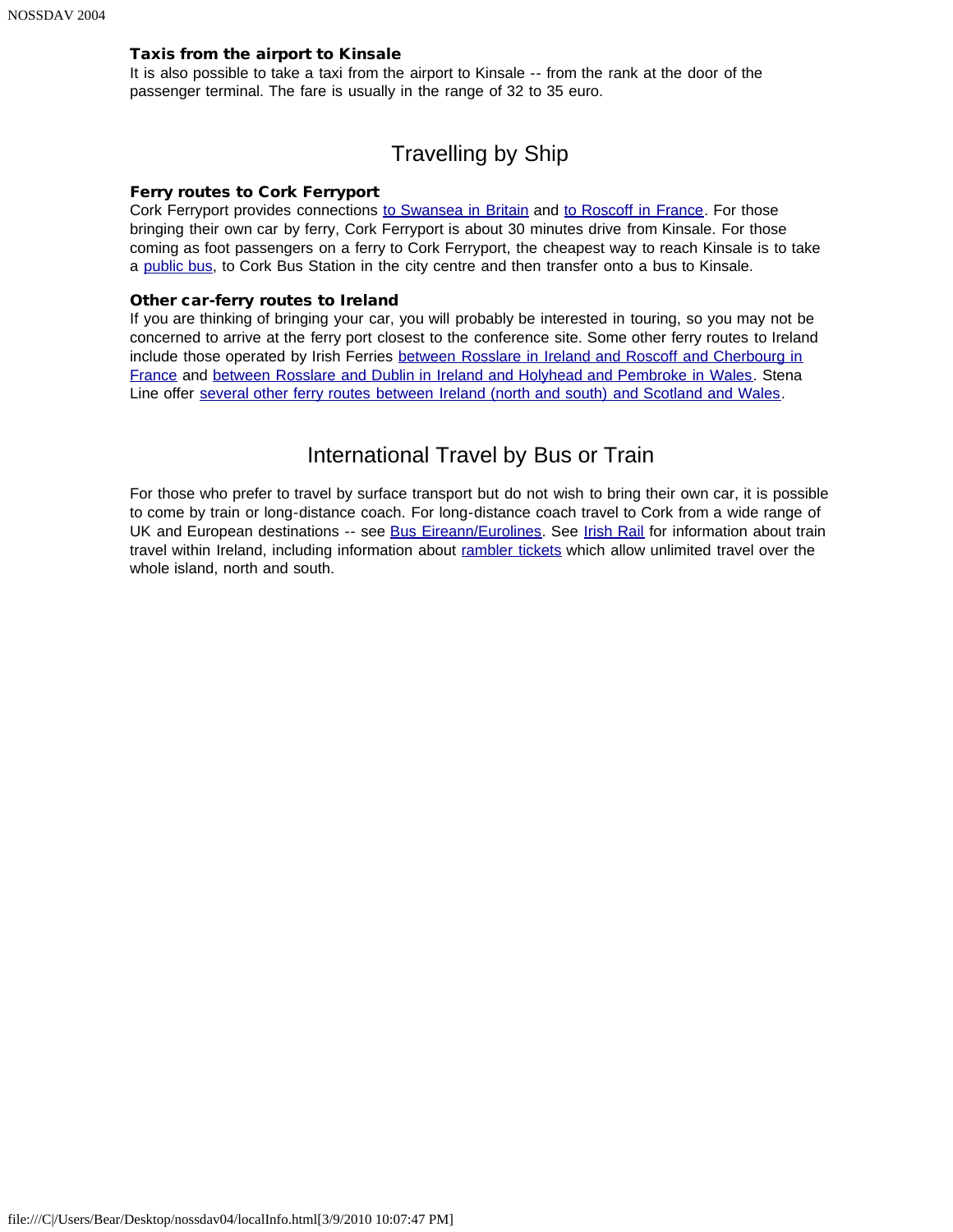<span id="page-8-0"></span>

# Paper submission instructions

Submitting a paper to NOSSDAV 2004 involves 2 steps. You must complete **both** steps by their respective deadlines for your paper to be included in the review process. We are using the **[EDAS](javascript:if(confirm()** system to manage submissions to NOSSDAV 2004. If you don't already have an EDAS account, you will need to create one. You can do so by clicking on the paper registration link below.

# Step #1: Register your paper

To register a paper, you'll need to supply the title, the author name(s), and the abstract. The actual paper itself should be uploaded separately per the instructions in step #2 below.

- 1. The deadline for registering papers is 5 PM EST (10 PM UTC), February 23, 2004. This is a hard deadline and we will be unable to grant any extensions.
- 2. To register a paper, [click here](javascript:if(confirm(). You may be asked to log in to EDAS. If you don't have an EDAS account, you should create one at this stage.
- 3. Once you have successfully registered your paper, you should receive an email confirmation from "NOSSDAV 2004". Please save this email since it contains important instructions for the next step, viz. uploading your paper.

# Step #2: Upload your paper

The second and final step is to upload the file containing your paper. Note that you can upload a paper only if you had previously registered it per step #1 above.

- 1. The deadline for uploading your paper is 5 PM EST (10 PM UTC), March **1, 2004.** This is a hard deadline and we will be unable to grant any extensions.
- 2. Papers must be in either PostScript or PDF format. We cannot accept any other formats. It is your responsibility to make sure that your paper prints fine. Avoid using any non-standard fonts that may create problems in printing. If we are unable to print your paper as is, we will be unable to include it in the review process.
- 3. The paper must be at most 6 pages in length on letter-sized paper (8.5"x11") and be set in a 10-point or larger font. Either single-column or double-column format is acceptable. If you are using LaTeX for your document preparation, the "dvipdfm -p letter" command could be used to generate PDF suitable for lettersized paper.
- 4. The paper should not be anonymized. Please include the author names and affiliations on the first page. Also, please include all relevant references --- do not anonymize any of the references.
- 5. To upload your paper, follow the instructions in the email that you should have received when you registered your paper. The email should contain instructions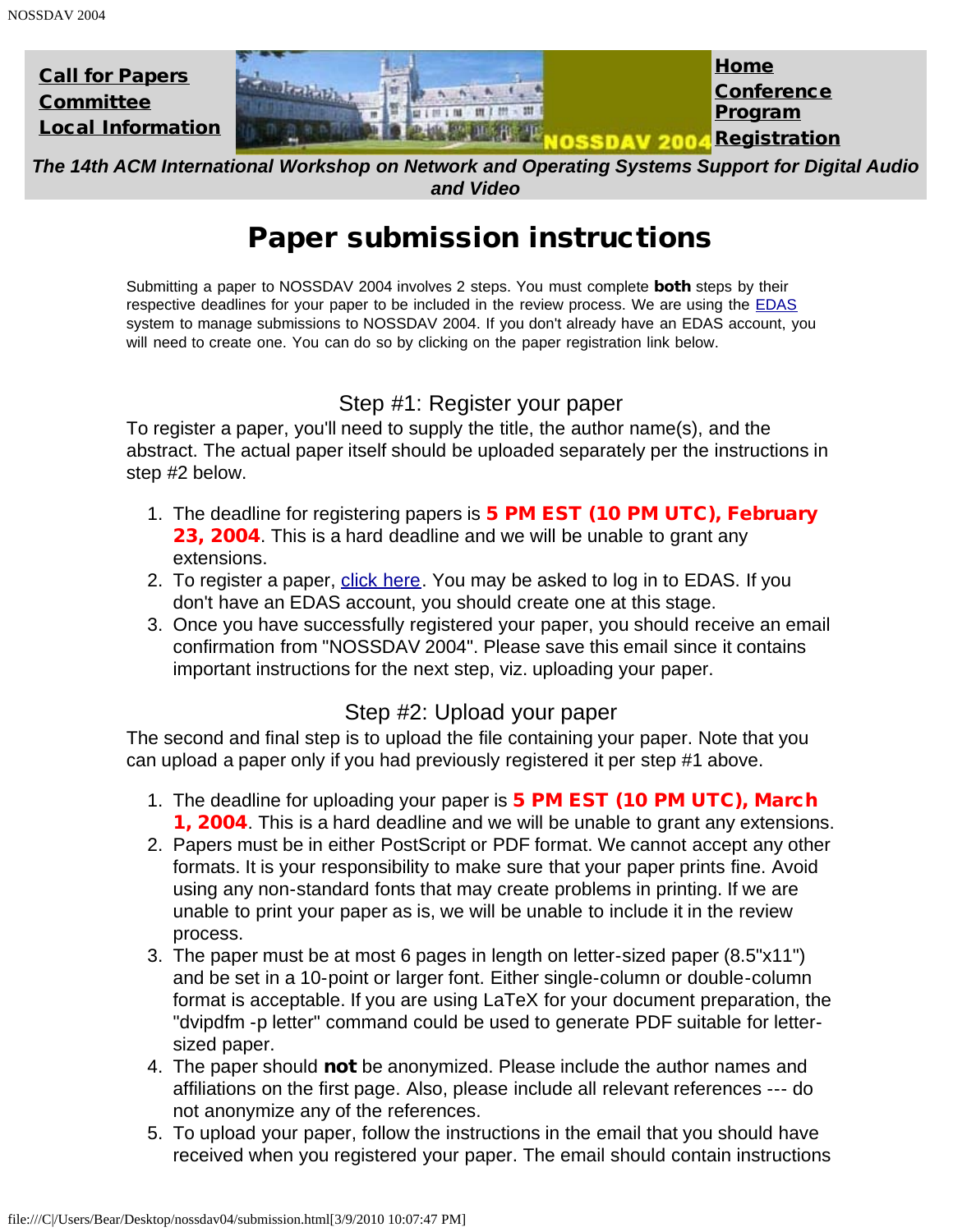on how to upload your paper either via a web form or via FTP.

- 6. The actual uploading of your paper might take some time depending on the size of the file and the speed of your connection. Once the process has completed, you should received a confirmation email from "NOSSDAV 2004". Please save this email for future reference.
- 7. The above email also includes instructions on updating your paper (i.e., uploading a newer version of the file). You may upload as many updates as you want until the deadline. We strongly urge you to not to wait until the last minute to upload your paper to avoid problems due to server congestion.

If you need further clarification, please send email to nossdav2004 pcchairs@cs.ucc.ie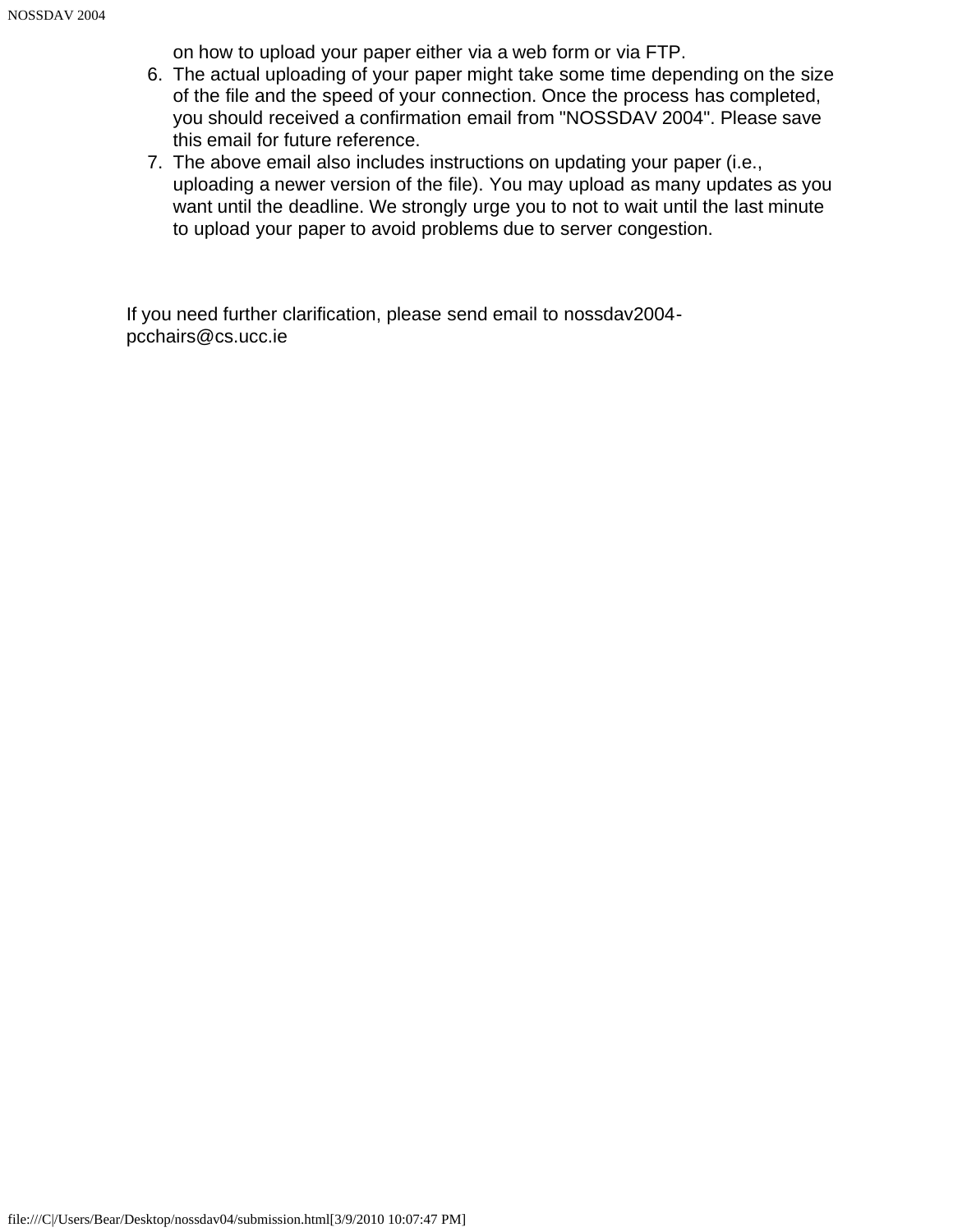<span id="page-10-0"></span>

# Conference Program

LIVE INTERNET BROADCAST

The technical sessions of NOSSDAV 2004 will be broadcast live over the Internet using End System Multicast (ESM) developed at Carnegie Mellon University. Please [click here](javascript:if(confirm() and follow the watch link to tune in.

| <b>Day</b> | <b>AM/PM</b>      | <b>Agenda</b>                                                                                                                                                                                                                                                                                                                |  |
|------------|-------------------|------------------------------------------------------------------------------------------------------------------------------------------------------------------------------------------------------------------------------------------------------------------------------------------------------------------------------|--|
| Wed. June  | 7:00-9:00 PM      | <b>Reception</b>                                                                                                                                                                                                                                                                                                             |  |
| 16th       |                   | <b>Reception in Kinsale Brewing Company</b>                                                                                                                                                                                                                                                                                  |  |
|            |                   | <b>Welcome Remarks</b>                                                                                                                                                                                                                                                                                                       |  |
|            | 9:00-9:15 AM      | Venkat Padmanabhan & Cormac Sreenan<br>NOSSDAV 2004 Co-Chairs                                                                                                                                                                                                                                                                |  |
|            |                   | <b>Keynote Address</b>                                                                                                                                                                                                                                                                                                       |  |
|            | 9:15-10:30 AM     | <b>Beyond Content Delivery: Applications to</b><br>the Edge<br>Bill Weihl, CTO Akamai                                                                                                                                                                                                                                        |  |
|            | 10:30-11:00<br>AM | <b>Break</b>                                                                                                                                                                                                                                                                                                                 |  |
|            |                   | <b>Streaming</b>                                                                                                                                                                                                                                                                                                             |  |
|            |                   | Session Chair: Liam Murphy, University College<br><b>Dublin</b>                                                                                                                                                                                                                                                              |  |
|            |                   | <b>Scalable Resilient Media Streaming</b><br>Suman Banerjee (University of Wisconsin-<br>Madison),<br>Seungjoon Lee (University of Maryland at College<br>Park),<br>Ryan Braud (University of Maryland),<br>Samrat Bhattacharjee (University of Maryland at<br>College Park),<br>Aravind Srinivasan (University of Maryland) |  |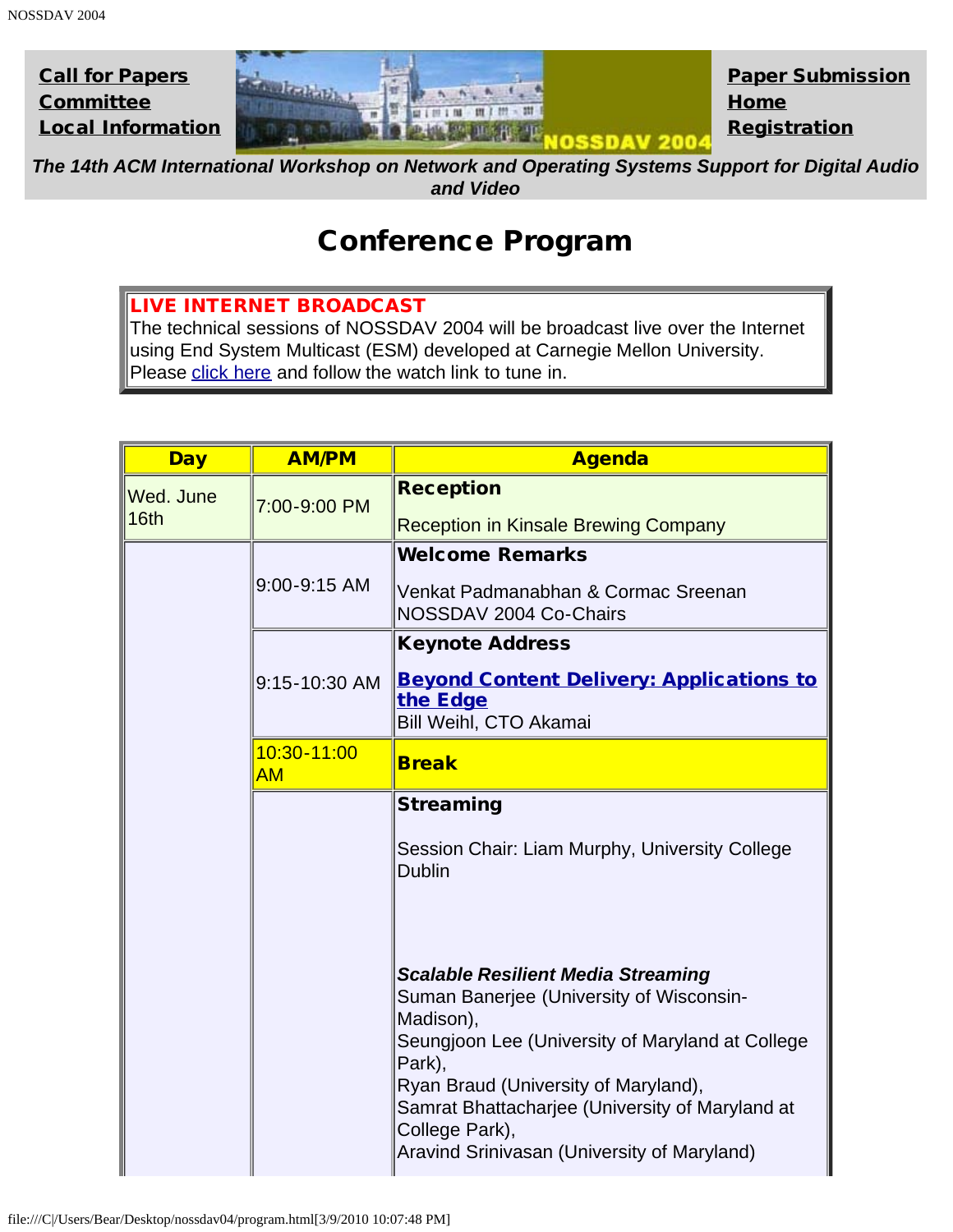|                                           | 11:00 AM-<br>12:30 PM<br>12:30-2:00 PM | <b>Considering Altruism in Peer-to-Peer Internet</b><br><b>Streaming Broadcast</b><br>Yang-hua Chu (Carnegie Mellon University),<br>Hui Zhang (Carnegie Mellon University)<br><b>An Adaptive Multiple Retransmission</b><br><b>Technique for Continuous Media Streams</b><br>Rishi Sinha (University of Southern California),<br><b>Christos Papadopoulos (University of Southern</b><br>California)<br><b>Comparison of Delivery Architectures for</b><br><b>Immersive Audio in Crowded Networked Games</b><br>Paul Boustead (Telecommunications and<br><b>Information Technology Research</b><br>Institute, University of Wollongong),<br>Farzad Safaei (Telecommunications and<br><b>Information Technology Research</b><br>Institute, University of Wollongong)<br>Lunch                                                                                               |
|-------------------------------------------|----------------------------------------|----------------------------------------------------------------------------------------------------------------------------------------------------------------------------------------------------------------------------------------------------------------------------------------------------------------------------------------------------------------------------------------------------------------------------------------------------------------------------------------------------------------------------------------------------------------------------------------------------------------------------------------------------------------------------------------------------------------------------------------------------------------------------------------------------------------------------------------------------------------------------|
| 1st Day<br>Thur. June<br>17 <sub>th</sub> | 2:00-3:50 PM                           | <b>Overlay Networking</b><br>Session Chair: Dan Rubenstein, Columbia<br><b>University</b><br><b>Managing a portfolio of overlay paths</b><br>Daria Antonova (Northeastern University),<br>Arvind Krishnamurthy (Yale University),<br>Zheng Ma (Yale University),<br>Ravi Sundaram (Northeastern University)<br><b>Passive Inference of Path Correlation</b><br>Lili Wang (University of Kentucky),<br>James Griffioen (University of Kentucky),<br>Ken Calvert (University of Kentucky),<br>Sherlia Yunxi Shi (University of Kentucky)<br>A Framework for Architecting Peer-to-Peer<br><b>Receiver-driven Overlays</b><br>Reza Rejaie (University of Oregon),<br>Shad Stafford (University of Oregon)<br><b>Efficient and Flexible Parallel Retrieval using</b><br><b>Priority Encoded Transmission</b><br>Ramaprabhu Janakiraman (Washington University<br>in St. Louis), |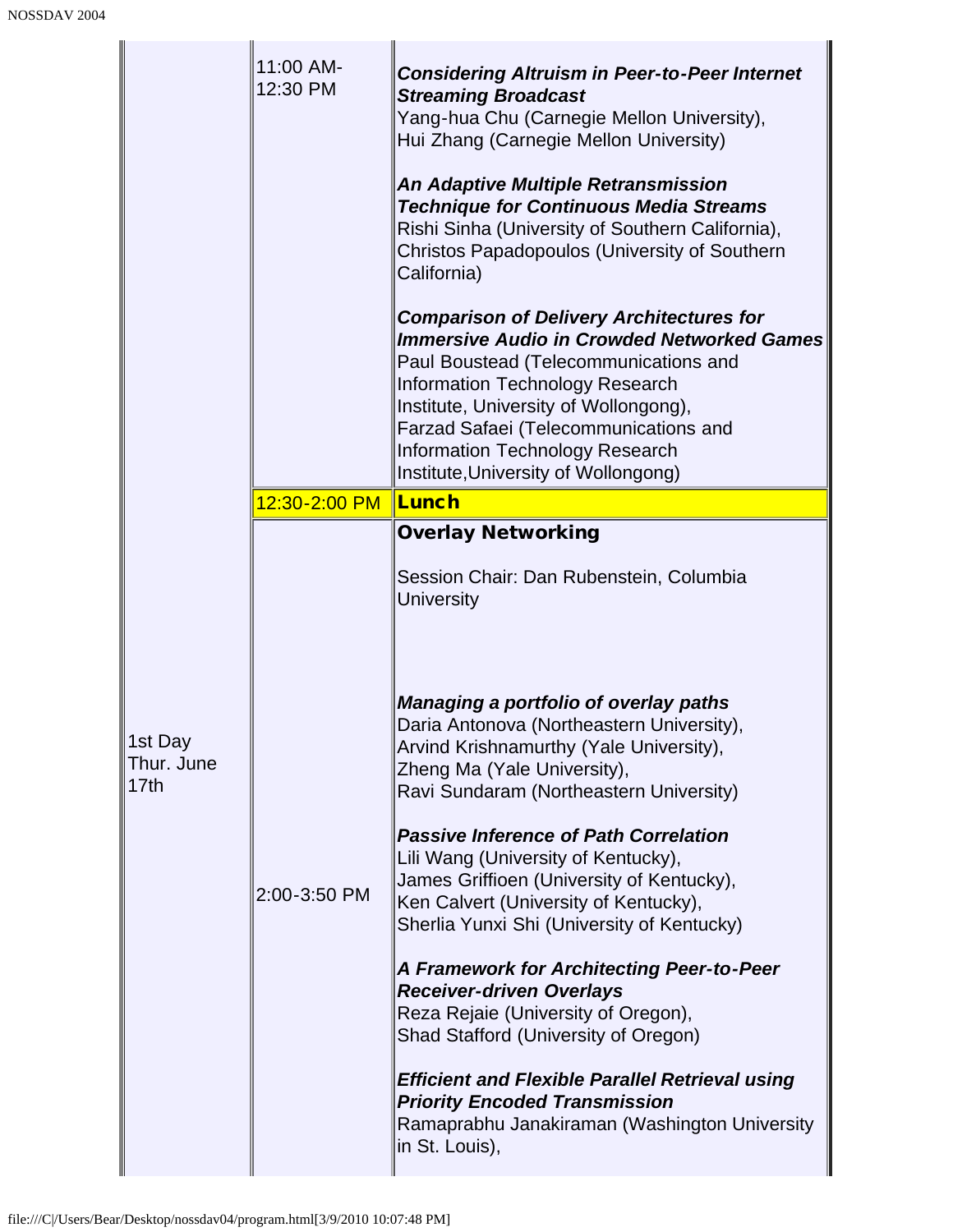|               | Lihao Xu (Washington University in St. Louis)                                                                                                                                                                                                                                                                                                                                                                                                                                                                                                                                                                                                                                                                                                                                                                                                                                                                                                                                                                                                  |  |
|---------------|------------------------------------------------------------------------------------------------------------------------------------------------------------------------------------------------------------------------------------------------------------------------------------------------------------------------------------------------------------------------------------------------------------------------------------------------------------------------------------------------------------------------------------------------------------------------------------------------------------------------------------------------------------------------------------------------------------------------------------------------------------------------------------------------------------------------------------------------------------------------------------------------------------------------------------------------------------------------------------------------------------------------------------------------|--|
|               | <b>Connectivity Restrictions in Overlay Multicast</b><br>Aditya Ganjam (Carnegie Mellon University),<br>Hui Zhang (Carnegie Mellon University                                                                                                                                                                                                                                                                                                                                                                                                                                                                                                                                                                                                                                                                                                                                                                                                                                                                                                  |  |
| 3:50-4:20 PM  | <b>Break</b>                                                                                                                                                                                                                                                                                                                                                                                                                                                                                                                                                                                                                                                                                                                                                                                                                                                                                                                                                                                                                                   |  |
| 4:20-5:30 PM  | <b>Wireless and Mobility</b><br>Session Chair: Dirk Pesch, Cork Institute of<br>Technology<br><b>Client-Centered Energy Savings for Concurrent</b><br><b>HTTP Connections</b><br>Haijin Yan (University of Georgia),<br>Rupa Krishnan (University of Georgia),<br>Scott Watterson (University of Georgia),<br>David Lowenthal (University of Georgia)<br><b>Energy-aware Video Streaming with QoS</b><br><b>Control for Portable Computing Devices</b><br>Morihiko Tamai (Nara Institute of Science and<br>Technology),<br>Tao Sun (Nara Institute of Science and<br>Technology),<br>Keiichi Yasumoto (Nara Institute of Science and<br>Technology),<br>Naoki Shibata (Shiga University),<br>Minoru Ito (Nara Institute of Science and<br>Technology)<br>A Time Series-based Approach for Power<br><b>Management in Mobile Processors and Disks</b><br>Xiaotao Liu (University of Massachusetts,<br>Amherst),<br><b>Prashant Shenoy (University of Massachusetts at</b><br>Amherst),<br>Weibo Gong (University of Massachusetts at<br>Amherst) |  |
| 7:00-11:00 PM | <b>Workshop Banquet</b>                                                                                                                                                                                                                                                                                                                                                                                                                                                                                                                                                                                                                                                                                                                                                                                                                                                                                                                                                                                                                        |  |
|               | <b>Congestion Control and Scheduling</b><br>Session Chair: Venkat Padmanabhan, Microsoft<br>Research                                                                                                                                                                                                                                                                                                                                                                                                                                                                                                                                                                                                                                                                                                                                                                                                                                                                                                                                           |  |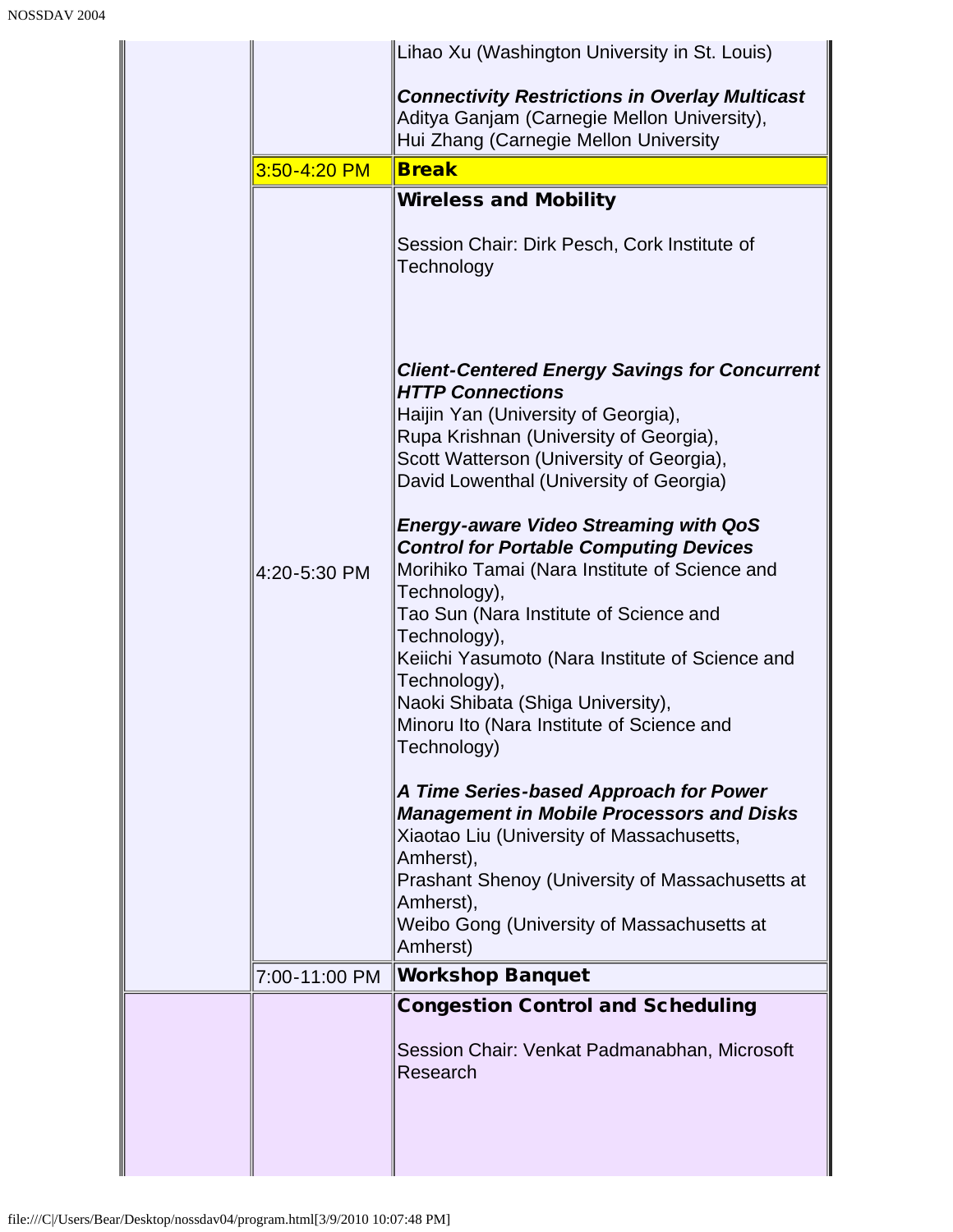| 9:00-10:30 AM         | <b>Media-Friendliness of a Slowly-Responsive</b><br><b>Congestion Control Protocol</b><br>Zhiheng Wang (Univ. of Michigan, Ann Arbor),<br>Sujata Banerjee (HP Laboratories),<br>Sugih Jamin (University of Michigan)<br><b>Oscillations and Buffer Overflows in Video</b><br><b>Streaming under NonNegligible Queuing Delay</b><br>Yueping Zhang (Texas A&M University),<br>Dmitri Loguinov (Texas A&M University)<br><b>Measurements of the Congestion</b><br><b>Responsiveness of Windows Streaming Media</b><br>James Nichols (WPI),<br>Mark Claypool (Worcester Polytechnic Institute),<br>Robert Kinicki (Worcester Polytechnic Institute),<br>Mingzhe Li (WPI)<br><b>Reduced State Fair Queuing for Edge and Core</b><br><b>Routers</b><br>Ramana Rao Kompella (University of California,<br>San Diego),<br>George Varghese (University of California at San<br>Diego |
|-----------------------|-----------------------------------------------------------------------------------------------------------------------------------------------------------------------------------------------------------------------------------------------------------------------------------------------------------------------------------------------------------------------------------------------------------------------------------------------------------------------------------------------------------------------------------------------------------------------------------------------------------------------------------------------------------------------------------------------------------------------------------------------------------------------------------------------------------------------------------------------------------------------------|
| 10:30-11:00<br>AM     | <b>Break</b>                                                                                                                                                                                                                                                                                                                                                                                                                                                                                                                                                                                                                                                                                                                                                                                                                                                                |
| 11:00 AM-<br>12:30 PM | <b>Panel</b><br><b>Panel Title:</b> Wireless Multimedia: Hype and<br><b>Reality</b><br>Moderator: Hui Zhang, Carnegie Mellon<br><b>University</b><br><b>Panelists:</b><br><b>Victor Bahl</b> , Microsoft Research<br>Gisli Hjalmtysson, Reykjavik University<br>Sugih Jamin, University of Michigan<br><b>Geoffrey Xie, Naval Postgraduate School</b>                                                                                                                                                                                                                                                                                                                                                                                                                                                                                                                       |
| 12:30-2:00 PM         | Lunch                                                                                                                                                                                                                                                                                                                                                                                                                                                                                                                                                                                                                                                                                                                                                                                                                                                                       |
|                       | <b>Systems</b>                                                                                                                                                                                                                                                                                                                                                                                                                                                                                                                                                                                                                                                                                                                                                                                                                                                              |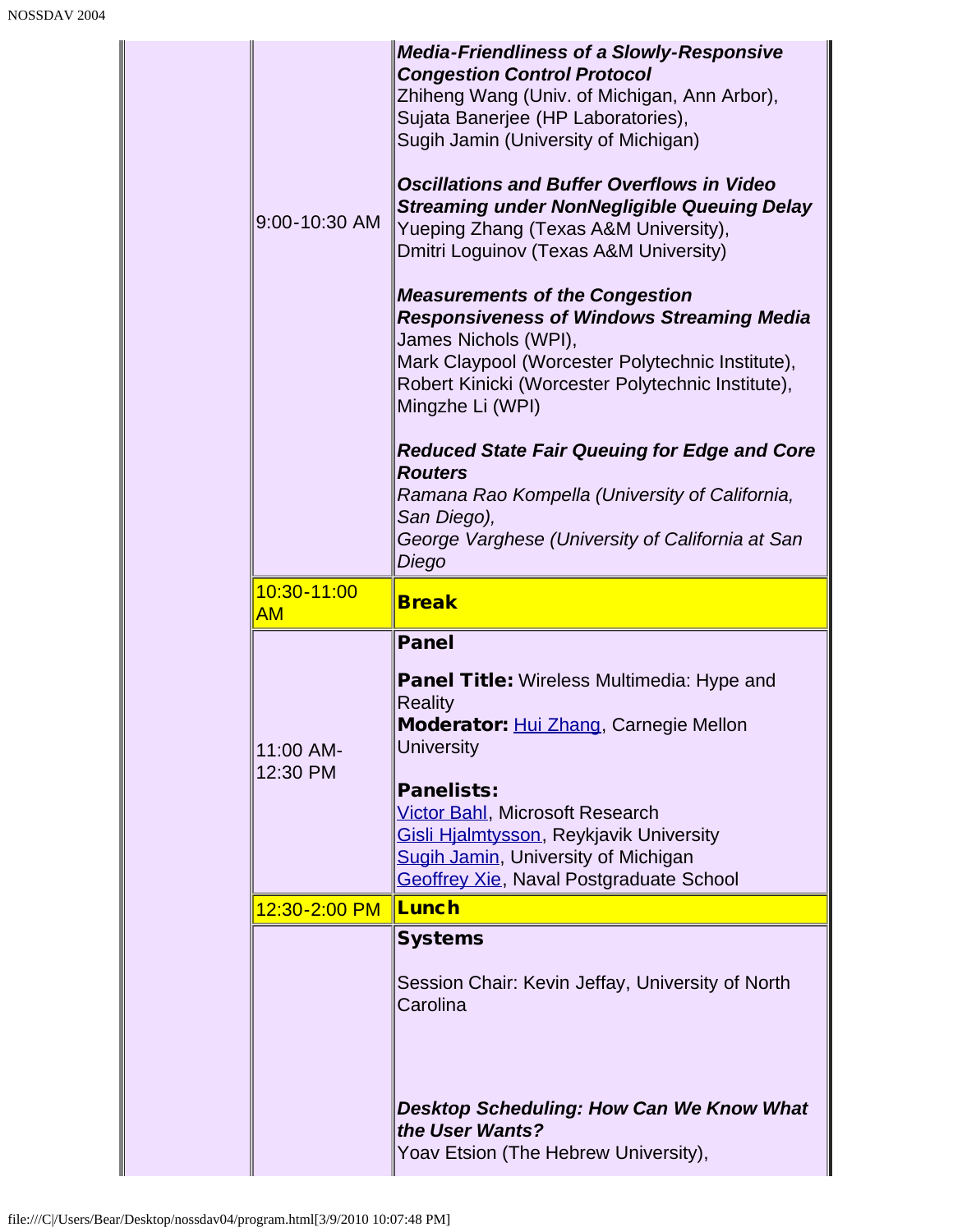| 2nd Day<br>Fri. June 18th | 2:00-3:30 PM | Dan Tsafrir (The Hebrew University),<br>Dror G. Feitelson (The Hebrew University)<br><b>AMPS: A Flexible, Scalable Proxy Testbed for</b><br><b>Implementing Streaming Services</b><br>Xiaolan Zhang (University of Massachusetts,<br>Amherst),<br>Michael Bradshaw (University of Massachusetts),<br>Yang Guo (The MathWorks),<br>Bing Wang (University of Massachusetts,<br>Amherst),<br>James F. Kurose (University of Massachusetts at<br>Amherst),<br>Prashant Shenoy (University of Massachusetts at<br>Amherst)<br>A Fully Automated Fault-tolerant System for<br><b>Distributed Video Processing and Off-site</b><br><b>Replication</b><br>George Kola (University of Wisconsin Madison),<br>Tevfik Kosar (University of Wisconsin Madison),<br>Miron Livny (University of Wisconsin-Madison)<br><b>Distributed Server Replication in Large Scale</b><br><b>Networks</b><br>Bong-jun Ko (Columbia University),<br>Dan Rubenstein (Columbia University |
|---------------------------|--------------|--------------------------------------------------------------------------------------------------------------------------------------------------------------------------------------------------------------------------------------------------------------------------------------------------------------------------------------------------------------------------------------------------------------------------------------------------------------------------------------------------------------------------------------------------------------------------------------------------------------------------------------------------------------------------------------------------------------------------------------------------------------------------------------------------------------------------------------------------------------------------------------------------------------------------------------------------------------|
|                           | 3:30-4:00 PM | <b>Break</b>                                                                                                                                                                                                                                                                                                                                                                                                                                                                                                                                                                                                                                                                                                                                                                                                                                                                                                                                                 |
|                           |              | Games<br>Session Chair: Prashant Shenoy, University of<br><b>Massachusetts at Amherst</b>                                                                                                                                                                                                                                                                                                                                                                                                                                                                                                                                                                                                                                                                                                                                                                                                                                                                    |
|                           |              | <b>Low Latency and Cheat-Proof Event Ordering</b><br>for Peer-to-Peer Games<br>Chris GauthierDickey (University of Oregon),<br>Daniel Zappala (University of Oregon),<br>Virginia Lo (University of Oregon),<br>James Marr (University of Oregon)                                                                                                                                                                                                                                                                                                                                                                                                                                                                                                                                                                                                                                                                                                            |
|                           | 4:00-5:30 PM | <b>Analysis of State Exposure Control to Prevent</b><br><b>Cheating in Online Games</b><br>Kang Li (University of Georgia),<br>Shanshan Ding (University of Georgia),<br>Doug McCreary (University of Georgia)                                                                                                                                                                                                                                                                                                                                                                                                                                                                                                                                                                                                                                                                                                                                               |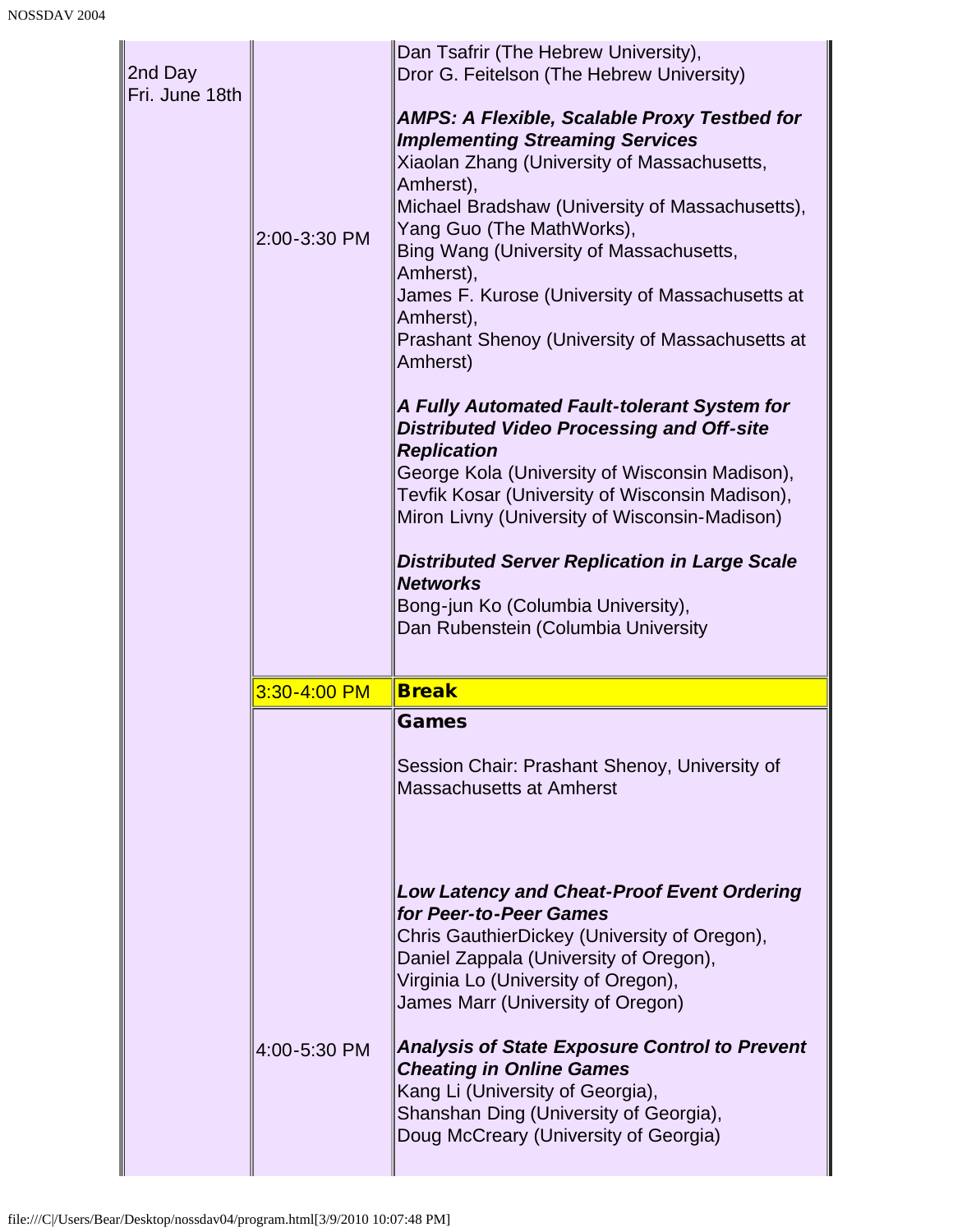|  |              | The Effects of Latency on Online Madden NFL<br><b>Football</b><br>James Nichols (WPI),<br>Mark Claypool (Worcester Polytechnic Institute)                                                           |
|--|--------------|-----------------------------------------------------------------------------------------------------------------------------------------------------------------------------------------------------|
|  |              | <b>Adaptive Server Selection for Large-scale</b><br><b>Interactive Online Games</b><br>Lee, Kang-won (IBM),<br>Bong-jun Ko (Columbia University),<br>Seraphin Calo (IBM T J Watson Research Center) |
|  | 5:30-5:40 PM | <b>Concluding Remarks</b>                                                                                                                                                                           |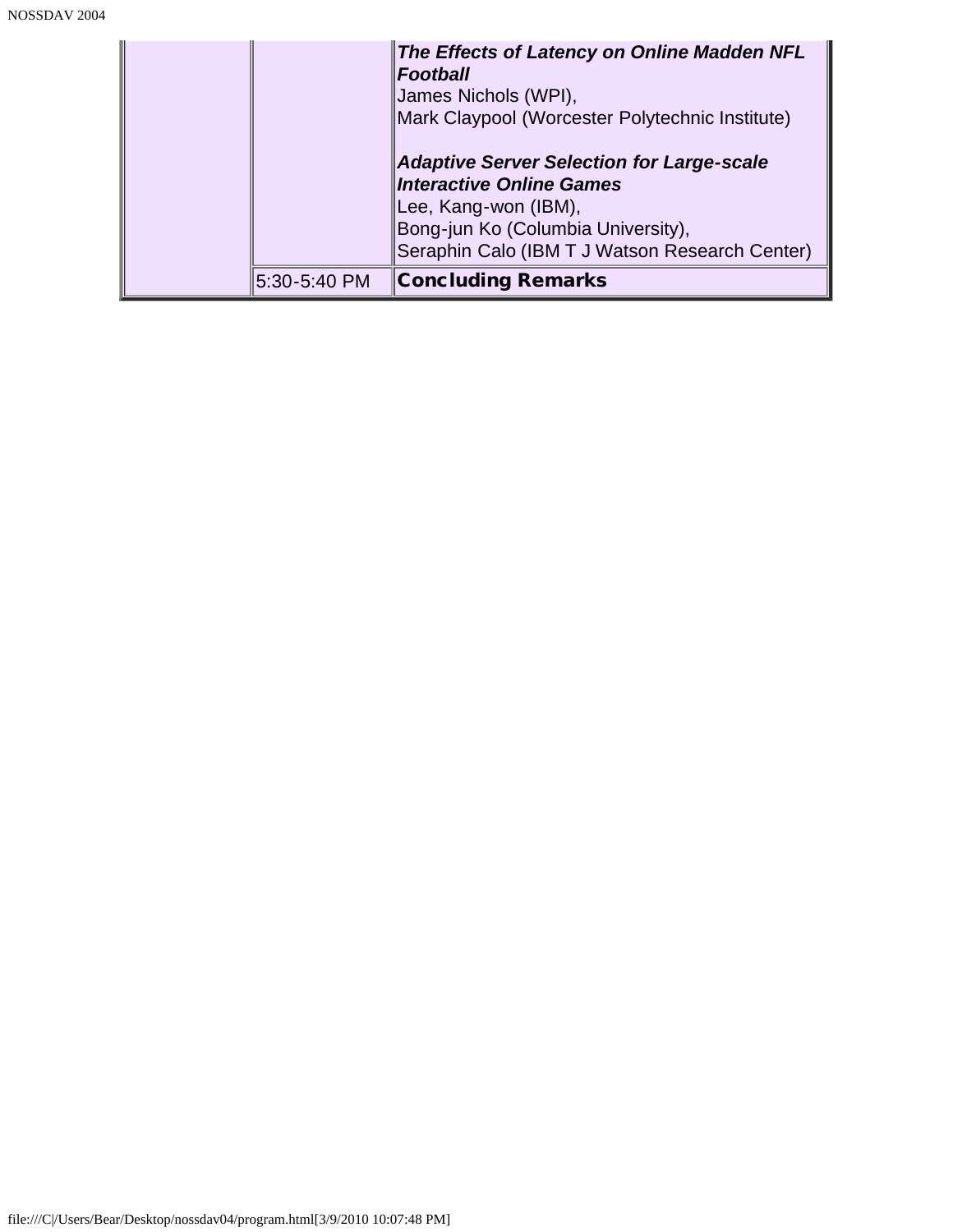<span id="page-16-0"></span>

## WORKSHOP REGISTRATION

To register for NOSSDAV 2004, please download and fill out the registration form ([Word](#page-18-0), [PDF](#page-23-0)). To avail of early registration discounts this form should be returned via regular mail or fax before May 17, 2004.

# STUDENT TRAVEL GRANTS

Thanks to the support from our sponsors, we expect to be in a position to offer several travel grants for students to attend NOSSDAV 2004. Grants will be in the range US\$700-1000 and contribute towards the costs of registration, travel, and lodging. More information on these grants is available [here](#page-25-0) The deadline for applying for student grants is Apr 26, 2004 . There is no need to wait until the paper acceptance notification date of April 19.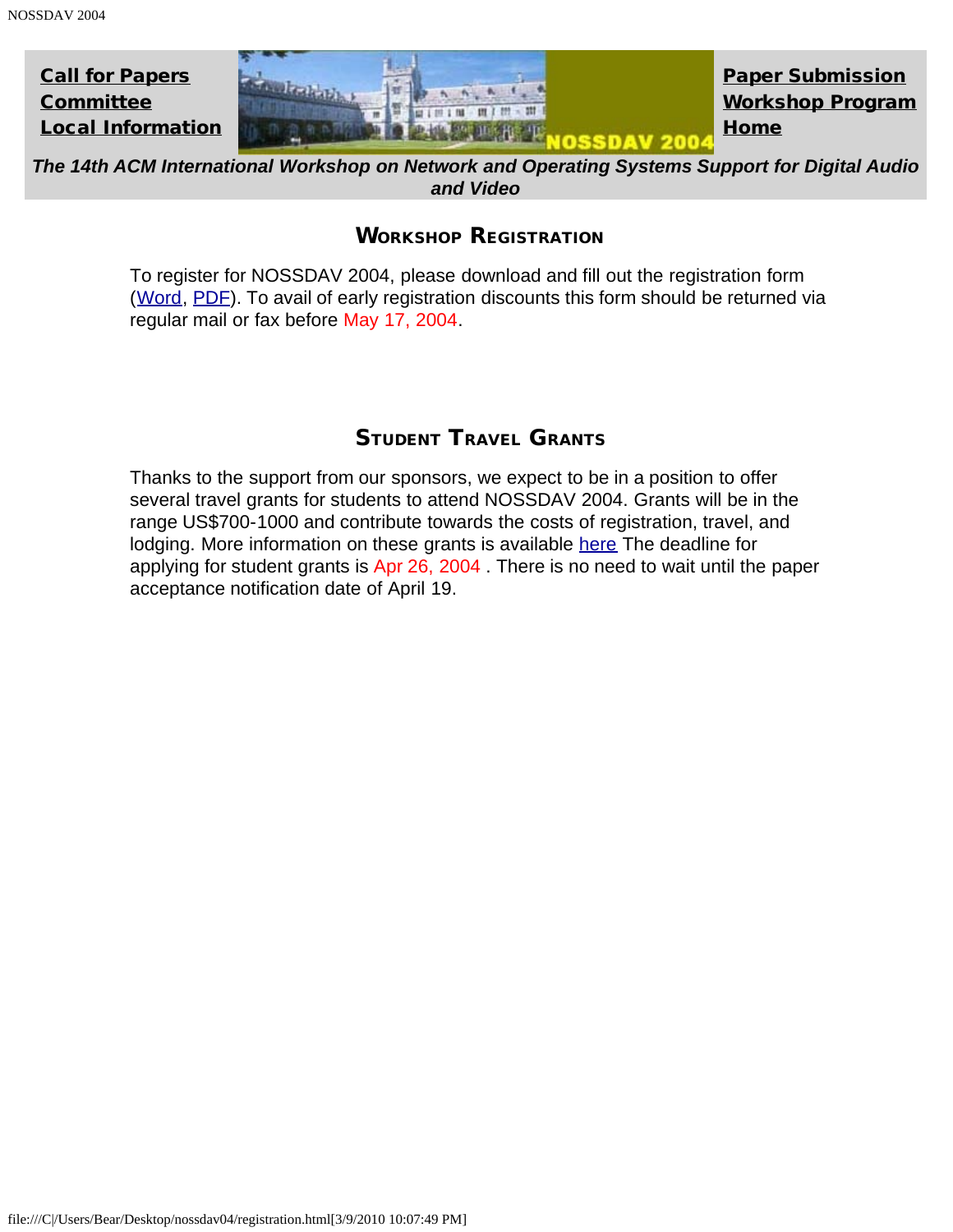## NOSSDAV 2004 KEYNOTE SPEAKER

# <span id="page-17-0"></span>Beyond Content Delivery: Applications to the Edge [Bill Weihl](javascript:if(confirm() CTO, Akamai

### Abstract

CDNs have evolved beyond caching and delivery of web objects and streams. With services such as Akamai's EdgeComputing Powered by Websphere, distributed computing on a world-wide grid is now a reality for a wide range of business applications, providing subsecond response time to all users wherever they are, unprecedented levels of faulttolerance, and massive scalability on-demand. Application resources can be provisioned in seconds, responding in real-time to changes in load on a given application. In some cases, an application can be deployed completely on the global platform without any central infrastructure. In other cases, core database and business logic remain in the enterprise data center, while the presentation layer and some database and business logic functionality can move onto the global platform. We will describe the evolution of CDNs and the challenges faced in distributing customer applications.

### Biography

Bill Weihl is currently Chief Technology Officer (CTO) of Akamai. He joined Akamai in 1999 and soon after was appointed Chief Architect for Akamai's Content Delivery Services. He was promoted to CTO in October, 2002. Prior to joining Akamai, Dr. Weihl was a Senior Consulting Engineer at Compaq's (formerly Digital's) Systems Research Center. He led the design and development of Digital's Continuous Profiling Infrastructure (DCPI). Prior to his work at DEC SRC, Dr. Weihl was a tenured associate professor of computer science at the Massachusetts Institute of Technology (MIT). He is recognized worldwide for his leadership in research on distributed and parallel computing, with notable results in transaction processing, parallel programming languages, distributed garbage collection, replication, and scheduling. He received his B.S., M.S, and Ph.D. degrees in Computer Science from MIT.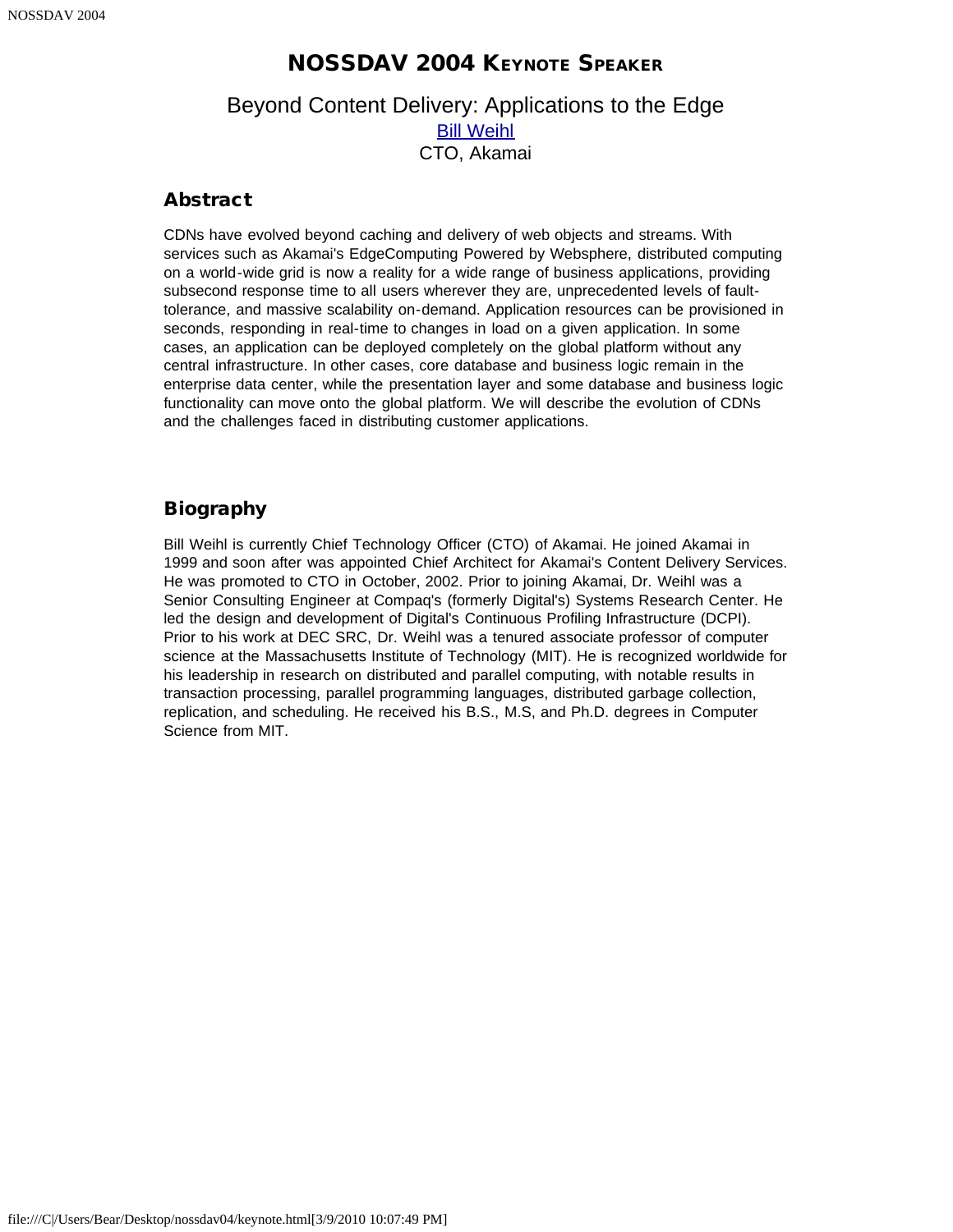```
ĐÏà<sub>i</sub>±á>þÿ
```
DFþÿÿÿCÿÿÿÿÿÿÿÿÿÿÿÿÿÿÿÿÿÿÿÿÿÿÿÿÿÿÿÿÿÿÿÿÿÿÿÿÿÿÿÿÿÿÿÿÿÿÿÿÿÿÿÿÿÿÿÿÿÿÿÿÿÿÿÿÿÿÿÿÿÿÿÿÿÿÿÿÿÿÿÿÿÿÿÿÿÿÿÿ ÿÿÿÿÿÿÿÿÿÿÿÿÿÿÿÿÿÿÿÿÿÿÿÿÿÿÿÿÿÿÿÿÿÿÿÿÿÿÿÿÿÿÿÿÿÿÿÿÿÿÿÿÿÿÿÿÿÿÿÿÿÿÿÿÿÿÿÿÿÿÿÿÿÿÿÿÿÿÿÿÿÿÿÿÿÿÿÿÿÿÿÿÿÿÿÿ ÿÿÿÿÿÿÿÿÿÿÿÿÿÿÿÿÿÿÿÿÿÿÿÿÿÿÿÿÿÿÿÿÿÿÿÿÿÿÿÿÿÿÿÿÿÿÿÿÿÿÿÿÿÿÿÿÿÿÿÿÿÿÿÿÿÿÿÿÿÿÿÿÿÿÿÿÿÿÿÿÿÿÿÿÿÿÿÿÿÿÿÿÿÿÿÿ ÿÿÿÿÿÿÿÿÿÿÿÿÿÿÿÿÿÿÿÿÿÿÿÿÿÿÿÿÿÿÿÿÿÿÿÿÿÿÿÿÿÿÿÿÿÿÿÿÿÿÿÿÿÿÿÿÿÿÿÿÿÿÿÿÿÿÿÿÿÿÿÿÿÿÿÿÿÿÿÿÿÿÿÿÿÿÿÿÿÿÿÿÿÿÿÿ ÿÿÿÿÿÿÿÿÿÿÿÿÿÿÿÿÿÿÿÿÿÿÿÿÿÿÿÿÿÿÿÿÿÿÿÿÿÿÿÿÿÿÿÿÿÿÿÿÿÿÿÿÿÿÿÿì¥Á7 ø¿ßbjbjUU .47|7|  $\ddot{y}$ yy $\ddot{y}$ yy $\ddot{y}$ lššššš $\ddot{x}$  $\ddot{x}$  $\ddot{x}$  $\ddot{y}$  $\ddot{y}$ 6 6 6 6 "X., ~NPPPPPP\$ ,tiš6 6 tzšš6 6 ÝzzzRš6 š6 NzNz zšššš6 à?F%ÄæÆ¬nRšš´ó0#šÀºšz® ΚšššÙNOSSDAV 2004 Registration Form You may register by filling the registration form below and submitting it via regular mail or fax. Prof. Cormac Sreenan Attn: NOSSDAV Registration Department of Computer Science University College Cork Ireland Email: HYPERLINK "mailto:a.obrien@cs.ucc.ie" a.obrien@cs.ucc.ieVoice: +353-21-490-2711 FAX: +353-21-490-3978 First Name: FORMTEXT Last Name: FORMTEXT Affiliation: FORMTEXT Email: FORMTEXT Street Address: FORMTEXT City: FORMTEXT State/Province: FORMTEXT Zip/Postal Code: FORMTEXT Country: FORMTEXT Telephone: FORMTEXT FAX: FORMTEXT ACM Member? Yes FORMCHECKBOX ACM #: FORMTEXT No FORMCHECKBOX Full-time Student? FORMCHECKBOX Yes FORMCHECKBOX No

[Students must supply evidence of student

status (e.g. student ID) at the workshop]DIETARY RESTRICTIONS: Vegetarian

Other (specify): \_\_\_\_\_\_\_\_\_\_\_\_\_\_\_\_\_\_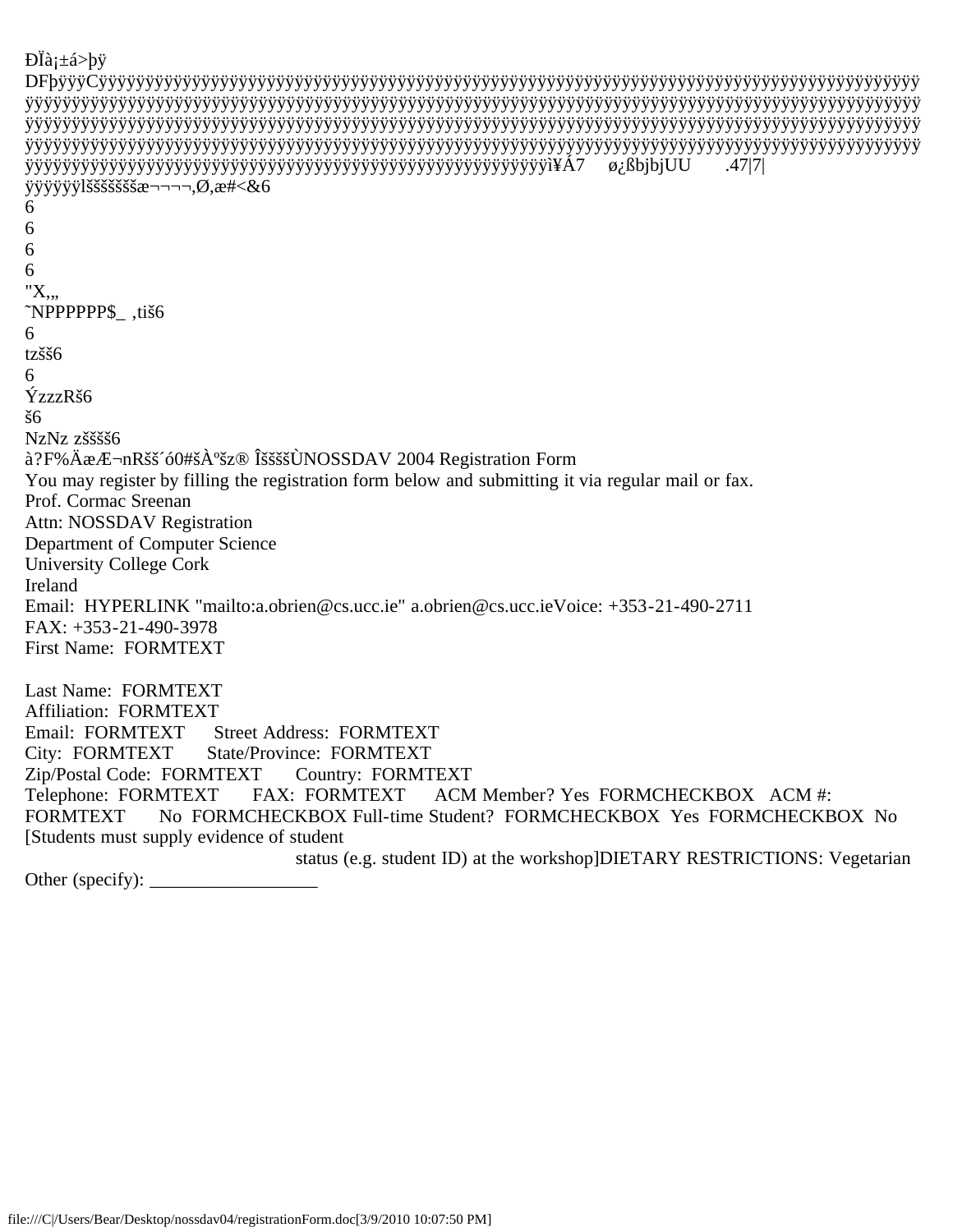PAYMENT INFORMATION: [Please tick the relevant box below as appropriate]

Registrations FeesOn or Before May 17, 2004After May 17, 2004ACM MemberUS\$295 FORMCHECKBOX US\$340 FORMCHECKBOX Non-ACM MemberUS\$350 FORMCHECKBOX US\$395 FORMCHECKBOX StudentUS\$150 FORMCHECKBOX US\$195 FORMCHECKBOX Payment Method (check one): FORMCHECKBOX Cheque FORMCHECKBOX Money Order FORMCHECKBOX Credit CardCheque or money order must be made payable in US\$ to: ACM NOSSDAV 2004.

For credit card transactions please fill out the information below:Credit Card (check one): FORMCHECKBOX Visa FORMCHECKBOX MasterCard FORMCHECKBOX American ExpressCredit card number: FORMTEXT Expiration Date: FORMTEXT Name on the credit card: FORMTEXT

Total Charges Authorized (see chart above): FORMTEXT

Signature: FORMTEXT Please note that any credit card information you fax or send via physical mail will be entered on-line into a secure payment server for processing. Signing above also indicates your approval of this transmission.

VISA INFORMATION: If you require a VISA to enter the Republic of Ireland, we can issue a letter of invitation to attend the Workshop. If you request this letter please tick here FORMCHECKBOX . The letter will be mailed to the address given on your form.

NAME BADGES:

Please state precisely how you wish your name to appear on your conference name badge below. Name Badge FORMTEXT

For further information please contact the program chairs: Professor Cormac Sreenan and Dr Venkat Padmanabhan

Office Use Only

Date Received

-----------------------------------------------------------------------------------------------------

 $,...^{\text{TM}}$ üý\$%&89ijxyf, (\*>@BLNnp,,†^''''''4<sup>3</sup>/4ÀÊÌðò  $\&(<\!\!<\!\!\varpi)$ Lnp,,õîêåÝåÚåÕåÍå $\hat A$ ååºå $\hat A$ ååå²å $\hat A$ ååå $\varphi$ å $\hat A$ ååššå $\hat A$ ååj $\acute\in$ Uju $\U$ jUjUjUmHnHuj¥UCJaJ0JjU jU5\OJQJ^J>\*CJOJQJaJ;...šµÔìôõRhiýôëÛÛÛÛÛÛÛÕ\$If\$¤¤\$If[\$\\$a\$ \$\$Ifa\$¤¤[\$\\$ßýijR— ± ² ³ ´  $\mu$ ¶ Œfffffffffffffffæ¤[\$\\$r\$\$If-<Ö"tÖ0,E€ €œÖ0ÿÿö˜6ÖÖÖÖ4Ö<aöÀbÖ"†ˆ'"º¼ÐÒÔÞàôö 46JLNXZfh|~€ŠŒ°²ÎÐÒäæúüþ  $0$  2 4 ^ ` | ~  $\in$   $\dot{S}$   $\in$   $\therefore$   $\begin{array}{ccc} a & - & 3/4 \\ 0 & 2 & 4 \end{array}$ Ñ ÷òçòòßòçòò×òçòòÏòçòòÇòçòò¿òò·òçòò¯òò§òòŸò›5\j{UjUj'UjUj¥Uj/Uj<sup>1</sup>UjEUjÑUjUmHnHu jUj]U=¶ · ¸  $\mathbf{1}$ º »  $\frac{1}{4}$  $\frac{1}{2}$  $\frac{3}{4}$  6Iööööööööööæææ\$¤¤\$If[\$\\$a\$¤¤[\$\\$ Ñ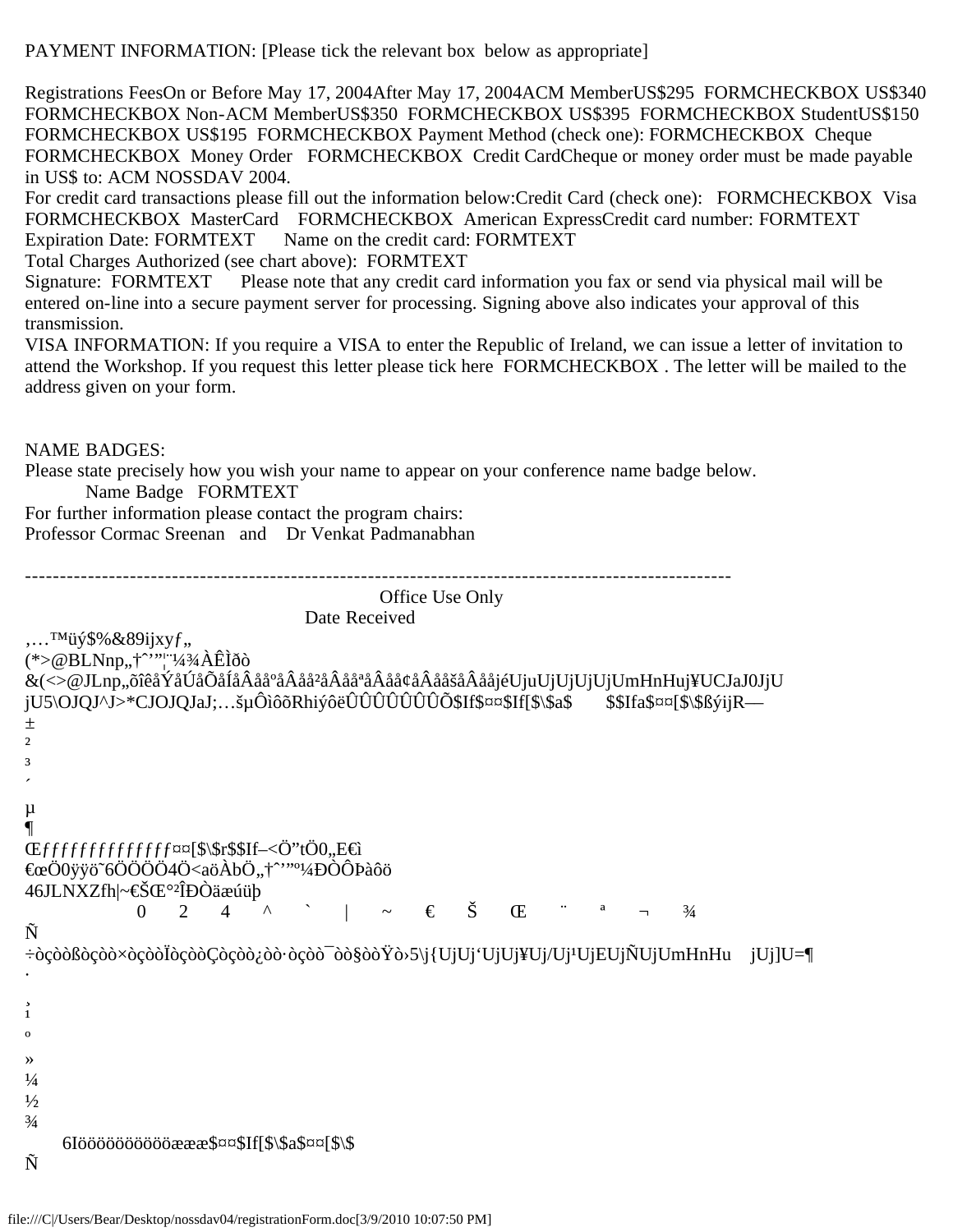```
Ü
ñ
     J\]klmuv,....†žŸ<sup>®</sup> · EÇÈÙÚèéêòó!"012;<JKLZ[ijk!
"
0
1
2
:
;
I
J
K
Y
Z
h
\ddot{u}\ddot{u}\ddot{v}\ddot{v}+\ddot{v}+\ddot{v}+\ddot{v}+\ddot{v}+\ddot{v}+\ddot{v}+\ddot{v}+\ddot{v}+\ddot{v}+\ddot{v}+\ddot{v}+\ddot{v}+\ddot{v}+\ddot{v}+\ddot{v}+\ddot{v}+\ddot{v}+\ddot{v}+\ddot{v}+\ddot{v}+\ddot{v}+\ddot{v}+\ddot{v}+\ddot{v}+\ddot{v}+\ddot{v}+\ddot{v}+\ddot{v}+\ddot{v}+\ddot{v}+\ddot{v}+\ddot{v}+\ddot{v}+\Uj=
UjÇ UjQ UjÛUjeUjïU jU5\>IJUn‡ˆ—°ÉÊÒëøqqqqqqìqqq$¤¤$If[$\$a$~$$If–lÖÖF"ÿ$ ÅÞ 
¡Ö0ÿÿÿÿÿÿö6ÖÿÿÿÖÿÿÿÖÿÿÿÖÿÿÿ4Ö
laö
²4'"•–£ZÒBD1•ßööööêêêêêöèèèããè$a$$¤¤[$\$a$¤¤[$\$h
i
j
\ddot{\phantom{0}}›
œ
02FHJTVŠŒ ¢¤®°"$&02LNbdfpr'£9CDRST–
£24HJLVXZÒ÷òòêòßòò×òßòòÏòßòòÇòßòò¿òßò»»³»¨³»ò òßò›OJQJjAUjÍ5U\j5U\5\jWUjáUjkUjá
UjUmHnHujk
U jUj÷U8Ò}ÞßóîæÜÙCJ5CJOJQJ\5OJQJ\OJQJ5B*OJQJ\ph,1h°,. °ÆA!°"°# $ %°°Ä
°ÄÄ¥DÐÉêyù°ÎŒ,ªK©àÉêyù°ÎŒ,ªK©4mailto:a.obrien@cs.ucc.ietDÿÿÿÿText1tDÿÿÿÿText2tDÿÿÿÿText3tDÿÿÿÿText4t
DÿÿÿÿText5tDÿÿÿÿText6tDÿÿÿÿText7tDÿÿÿÿText8tDÿÿÿÿText9vDÿÿÿÿText10vDÿÿÿÿText11vDÿÿÿÿeCheck11vDÿÿ
ÿÿText12vDÿÿÿÿeCheck10tDÿÿÿÿeCheck8tDÿÿÿÿeCheck9vDÿÿÿÿeCheck12vDÿÿÿÿeCheck15vDÿÿÿÿeCheck13vDÿÿ
ÿÿeCheck16vDÿÿÿÿeCheck14vDÿÿÿÿeCheck17tDÿÿÿÿeCheck5tDÿÿÿÿeCheck6tDÿÿÿÿeCheck7tDÿÿÿÿeCheck1tDÿÿÿ
ÿeCheck2tDÿÿÿÿeCheck3vDÿÿÿÿText13ŠDÿÿÿÿText14
dd/MM/yyyyvDÿÿÿÿText15vDÿÿÿÿText16vDÿÿÿÿText17tDÿÿÿÿeCheck4vDÿÿÿÿText18
i8@ñÿ8NormalCJ_HaJmH sH tH F@2F Heading 3¤d¤d@&[$\$5CJ\aJ<A@òÿ¡<Default Paragraph Font.U@
¢ñ. Hyperlink>*B*phœ:^@:Normal (Web)¤d¤d[$\$>V@¢>FollowedHyperlink>*B*ph€€
4ÿÿÿÿ!ÿÿ"&£ ÿÿ"&£CJ…šµÔìôRhijŽ®ÐP"Š6789:;<=>?@ABCŽ¡»ÎÏÚó
5NOWp\&6SG\{^{1/43}\}\quad \cdot \quad \AAO
‹
Ã
Ä
\mathrm{S}\cdot(0\oplus\mathbb{C})\oplus\mathbb{C}0\oplus\mathbb{C}0\oplus\mathbb{C}0\oplus\mathbb{C}0 \oplus\mathbb{C}0\oplus\mathbb{C}0 (\oplus\mathbb{C}0\oplus\mathbb{C}0\oplus\mathbb{C}0\oplus\mathbb{C}0) \oplus\mathbb{C}0\oplus\mathbb{C}0\oplus\mathbb{C}0€˜0€€˜0€€˜0€€˜0€€˜0€€˜0€€˜0€€˜0€€˜0€€˜0€€˜0€€˜0€€©0€€©0€€©0€€™0€€©0€€«0€€«0€€™0€€©0€€«0€€«0€
€™0€€©0€€«0€€«0€€™0€€š0€€š0€€š0€€š0€€š0€€˜0€€˜0€€˜0€€˜0€€š0€€˜0€€˜0€€˜0€€˜0€€˜0€€š0€€"Ñ
h
Òßi¶
Ißßü%8x,,Š™¥«¼ÈÎØäêý $*<HNbnt‹'Ÿ«±¸ÄÊÝí÷ 4DJZáñú
#3<L^nw‡¦¶ÀÐßï|¶¿ÏÞî!':FLgsy¨<sup>~o</sup>ÈÔÚe u ;
G
```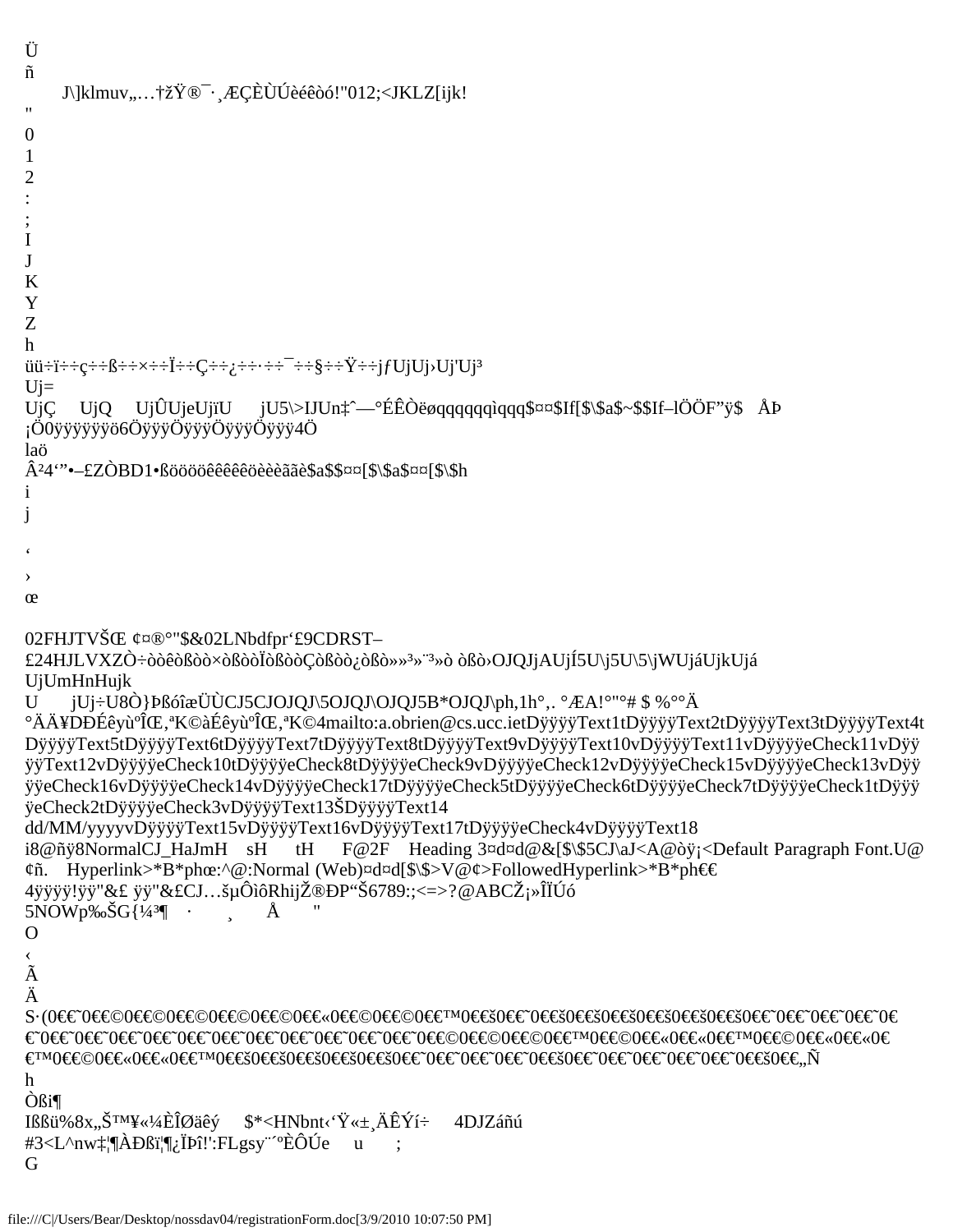```
M
```

```
X€Ftÿ•€Ftÿ•€Fôÿ•€Fôÿ•€Fôÿ•€Fôÿ•€Fôÿ•€Fôÿ•€Fôÿ•€Fôÿ•€Fôÿ•€G• Fôÿ•€G• G• G• G• G• G• G• G• G• G• G• G• 
G• G• G• Fôÿ•€Fôÿ•€Fôÿ•€Fôÿ•€Fôÿ•€G• Fôÿ•€ÿÿ
%_Hlt68502050_Hlt68502051Text1Text2Text3Text4Text5Text6Text7Text8Text9Text10Text11Check11Text12Check
10Check8Check9Check12Check15Check13Check16Check14Check17Check5Check6Check7Check1Check2Check3Te
xt13Text14Text15Text16Text17Check4Text18--yš½Ùþ=c€<sup>1</sup>Þø5Kâû$=_x§Áà§Àß;h©Éf <
\omega !"#$..‹¬Ïë+Ou'²Ëî
E[ò4Moˆ·Ñð·Ðï(Mz»Ûv N
\left\langle \cdot\right\rangle<sup>'</sup>' TM\bullet›
œ
£
°
¶
·
Â
îóÄÊr|¸À£¦4
;
::::::ü9x‹™¬¼ÏØëý+<Obu'Ÿ²¸ËÝî÷
4EJ[4\delta\omega\#4<\!\M\omega\omega\degree] \cdot \hat{A}\tilde{N}\beta\delta\degree; D\phi\gamma\gamma\delta\phi\gamma\delta\phi\gamma\delta\phi\gamma\gamma\delta\phiN
ÿÿaobrien-Z:\NOSSDAV\NOSSDAV 2004 Registration Form.docaobrien-Z:\NOSSDAV\NOSSDAV 2004 
Registration Form.docaobrienyC:\Documents and Settings\aobrien\Application Data\Microsoft\Word\AutoRecovery 
save of NOSSDAV 2004 Registration Form.asdaobrien0Z:\NOSSDAV\NOSSDAV 2004 .1 Registration
Form.docaobrienxC:\Documents and Settings\aobrien\Application Data\Microsoft\Word\AutoRecovery save of 
NOSSDAV 2004 .1 Registration Formaobrien0Z:\NOSSDAV\NOSSDAV 2004 .1 Registration 
Form.docaobrien0Z:\NOSSDAV\NOSSDAV 2004 .1 Registration Form.docaobrien0Z:\NOSSDAV\NOSSDAV 2004 
.1 Registration Form.docaobrienxC:\Documents and Settings\aobrien\Application Data\Microsoft\Word\AutoRecovery 
save of NOSSDAV 2004 .1 Registration Formaobrien0Z:\NOSSDAV\NOSSDAV 2004 .1 Registration Form.doc…
ôijŽ¡»ÎÏÚó
5NOWp‰Š–žžž–ÿ@H
M
hú H
H
@. A{d........."""
"Ð@ÐÐÐ@ÐÐ @ÐÐ(@ÿÿUnknownÿÿÿÿÿÿÿÿÿÿÿÿG‡z €ÿTimes New Roman5€Symbol3&‡z 
€ÿArialA"GenevaArialCF‡ŸComic Sans MS"qˆðÐäh5ûƒf¥ûƒfºòƒFÖŠYð ´´>0d|
¿2ƒQðÿÿNOSSDAV 2004 Registration Formaobrienaobrienþÿà…ŸòùOh«'+'³Ù0˜˜ ÈÔäðü ,
HT`
lx€ˆäNOSSDAV 2004 Registration FormiOSSaobrienobrobrNormal.dot4aobrien5brMicrosoft Word 
9.0r@,,\langle \aa @D\hat{U}\rangle = \ddot{A}@v\hat{\sqrt{A}}\ddot{Q} \& Q\hat{Q} \& \ddot{\Delta}Sþÿ\tilde{O}I\tilde{O}æ."—+,ù@D\tilde{O}I\tilde{O}æ."—+,ù@Lhpl,,E"œ¤¬´
¼çäUCC|
í NOSSDAV 2004 Registration FormTitle´ 8@_PID_HLINKSäAl7mailto:a.obrien@cs.ucc.ie 
þÿÿÿ !"#þÿÿÿ%&'()*+,-./012þÿÿÿ456789:þÿÿÿ<=>?
@ABþÿÿÿýÿÿÿEþÿÿÿþÿÿÿþÿÿÿÿÿÿÿÿÿÿÿÿÿÿÿÿÿÿÿÿÿÿÿÿÿÿÿÿÿÿÿÿÿÿÿÿÿÿÿÿÿÿÿÿÿÿÿÿÿÿÿÿÿÿÿÿÿÿÿÿÿÿÿÿÿÿÿÿÿÿÿÿÿ
ÿÿÿÿÿÿÿÿÿÿÿÿÿÿÿÿÿÿÿÿÿÿÿÿÿÿÿÿÿÿÿÿÿÿÿÿÿÿÿÿÿÿÿÿÿÿÿÿÿÿÿÿÿÿÿÿÿÿÿÿÿÿÿÿÿÿÿÿÿÿÿÿÿÿÿÿÿÿÿÿÿÿÿÿÿÿÿÿÿÿÿÿÿÿÿÿ
ÿÿÿÿÿÿÿÿÿÿÿÿÿÿÿÿÿÿÿÿÿÿÿÿÿÿÿÿÿÿÿÿÿÿÿÿÿÿÿÿÿÿÿÿÿÿÿÿÿÿÿÿÿÿÿÿÿÿRoot Entryÿÿÿÿÿÿÿÿ ÀF`½:F%ÄG€Data
ÿÿÿÿÿÿÿÿÿÿÿÿ·1Tableÿÿÿÿÿÿÿÿ
```
\$WordDocumentÿÿÿÿ.4SummaryInformation(ÿÿÿÿÿÿÿÿÿÿÿÿ3DocumentSummaryInformation8ÿÿÿÿÿÿÿÿ;CompObjÿÿÿ ÿjObjectPoolÿÿÿÿÿÿÿÿÿÿÿÿ`½:F%Ä`½:F%Äþÿÿÿÿÿÿÿÿÿÿÿÿÿÿÿÿÿÿÿÿÿÿÿÿÿÿÿÿÿÿÿÿÿÿÿÿÿÿÿÿÿÿÿÿÿÿÿÿÿÿÿÿÿÿÿÿÿÿÿ ÿÿÿÿÿÿÿÿÿÿÿÿÿÿÿÿÿÿÿÿÿÿÿÿÿÿÿÿÿÿÿÿÿÿÿÿÿÿÿÿÿÿÿÿÿÿÿÿÿÿÿÿÿÿÿÿÿÿÿÿÿÿÿÿÿÿÿÿÿÿÿÿÿÿÿÿÿÿÿÿÿÿÿÿÿÿÿÿÿÿÿÿÿÿÿÿ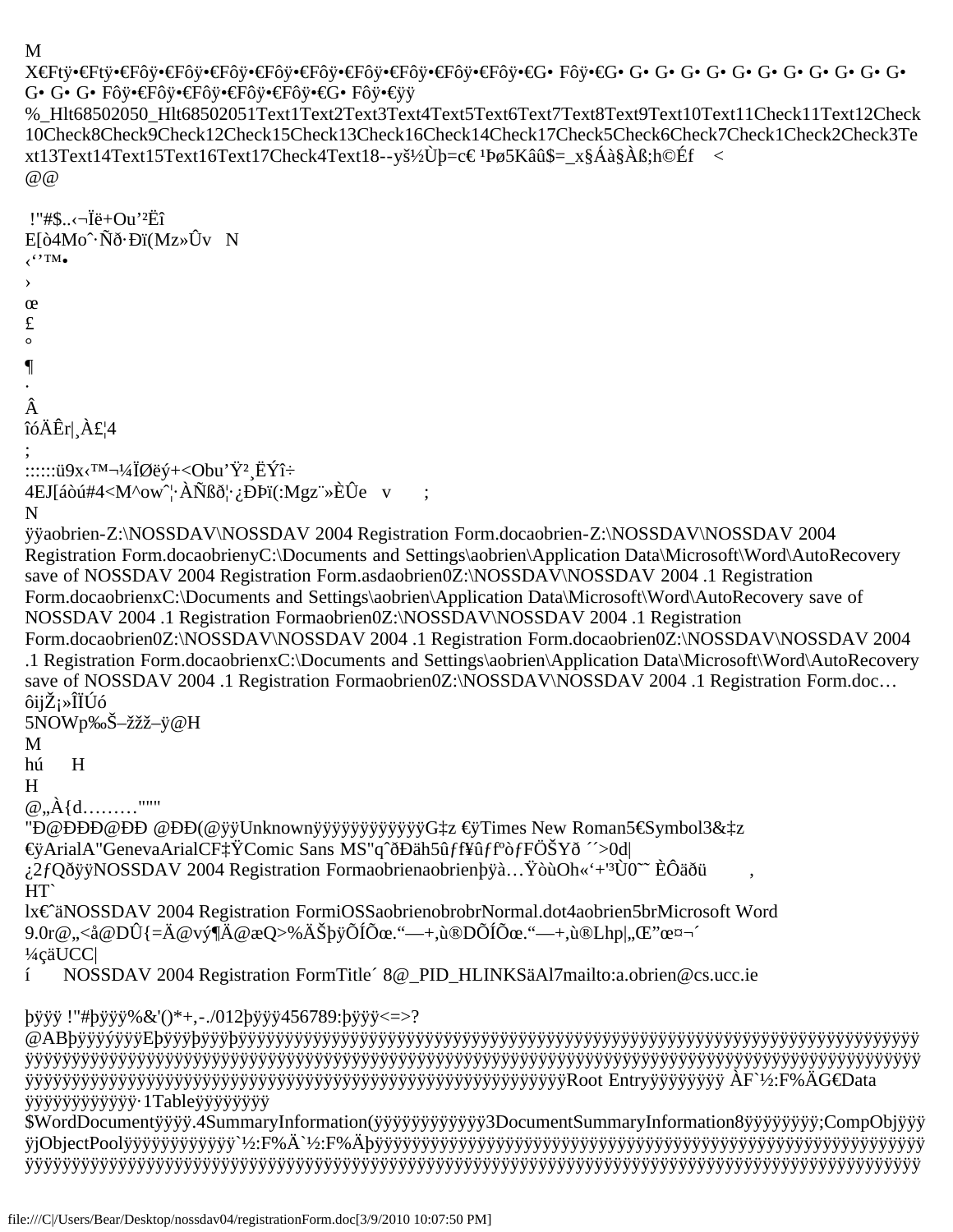ÿÿÿÿÿÿÿÿÿÿÿÿÿÿÿÿÿÿÿÿÿÿÿÿÿÿÿÿÿÿÿÿÿÿÿÿÿÿÿÿÿÿÿÿÿÿÿÿÿÿÿÿÿÿÿÿÿÿÿÿÿÿÿÿÿÿÿÿÿÿÿÿÿÿÿÿÿÿÿÿÿÿÿÿÿÿÿÿÿÿÿÿÿÿÿÿ ÿÿÿÿÿÿÿÿÿÿÿÿÿÿÿÿÿÿÿÿÿÿÿÿÿÿÿÿÿÿÿÿÿÿÿÿÿÿÿÿÿÿÿÿÿÿÿÿÿÿÿÿÿÿÿÿÿÿÿÿÿÿÿÿÿÿÿÿÿÿÿÿÿÿÿÿÿÿÿÿÿÿÿÿÿÿÿÿÿÿÿÿÿÿÿÿ ÿÿÿÿÿÿÿÿÿÿÿÿÿÿÿÿÿÿÿÿÿÿÿÿÿÿÿÿÿÿÿÿÿÿÿÿÿÿÿÿÿÿÿÿÿÿÿÿÿÿÿÿÿÿÿÿÿÿÿÿÿÿÿÿÿÿÿÿÿÿÿÿÿÿÿÿÿÿÿÿÿÿÿÿÿÿÿÿÿÿÿÿÿÿÿÿ ÿÿÿÿÿÿÿÿÿÿÿÿÿÿÿÿÿÿÿÿÿÿÿÿÿÿÿÿÿÿÿÿÿÿÿÿÿÿÿÿÿÿÿÿÿÿÿÿÿÿÿÿÿÿÿÿÿÿÿÿÿÿÿÿþÿ ÿÿÿÿ ÀFMicrosoft Word Document MSWordDocWord.Document.8ô9²q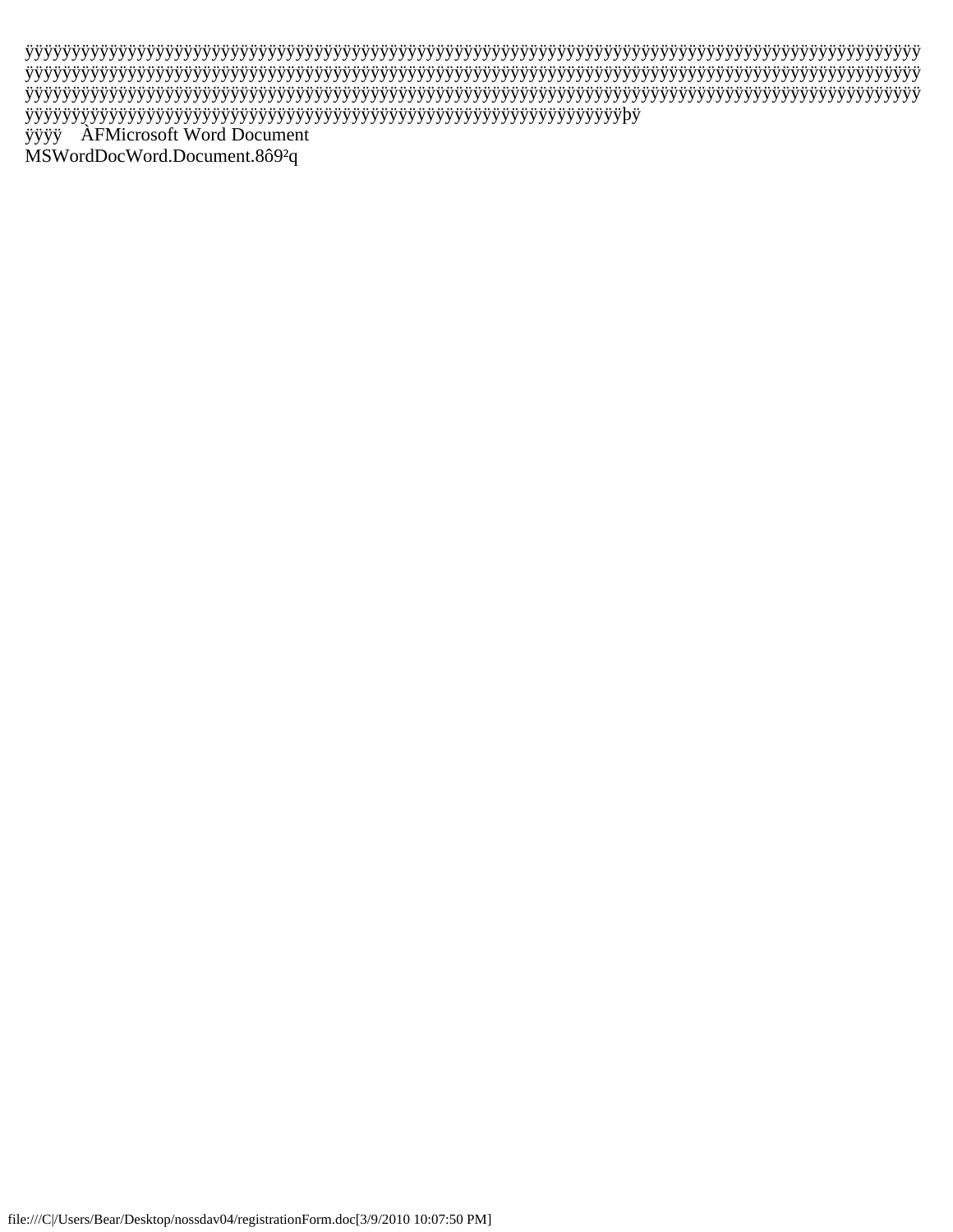#### <span id="page-23-0"></span>**PAYMENT INFORMATION:** [Please tick the relevant box below as appropriate]

| <b>Registrations Fees</b> | On or Before May 17, 2004 | <b>After May 17, 2004</b> |
|---------------------------|---------------------------|---------------------------|
| <b>ACM</b> Member         | US\$295                   | <b>US\$340</b>            |
| Non-ACM Member            | <b>US\$350</b>            | <b>US\$395</b>            |
| Student                   | JSS150                    | US\$195                   |

Payment Method (check one): Cheque  $\Box$  Money Order  $\Box$  Credit Card

Cheque or money order must be made payable in US\$ to: ACM NOSSDAV 2004. For credit card transactions please fill out the information below:

Credit Card (check one):  $□$  Visa  $□$  MasterCard  $□$  American Express

Credit card number:

Expiration Date:

Name on the credit card:

Total Charges Authorized (see chart above):

Signature:

Please note that any credit card information you fax or send via physical mail will be entered on-line into a secure payment server for processing. Signing above also indicates your approval of this transmission.

**VISA INFORMATION:** If you require a VISA to enter the Republic of Ireland, we can issue a letter of invitation to attend the Workshop. If you request this letter please **tick here**  $\Box$ . The letter will be mailed to the address given on your form.

#### **NAME BADGES:**

Please state precisely how you wish your name to appear on your conference name badge below.

Name Badge

For further information please contact the program chairs:

**Professor Cormac Sreenan** and **Dr Venkat Padmanabhan**

**-----------------------------------------------------------------------------------------------------** 

 **Office Use Only** 

 **Date Received**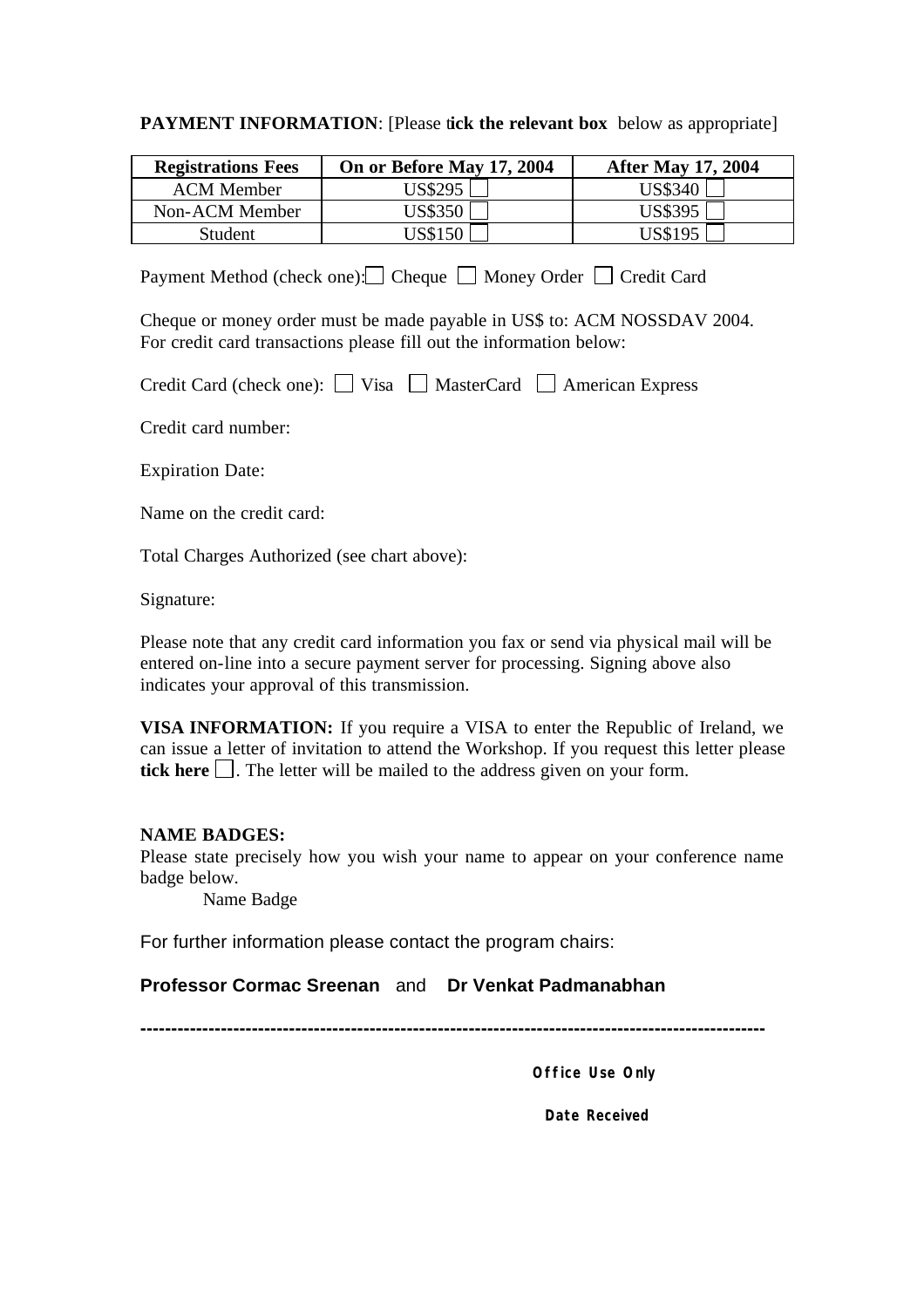### **NOSSDAV 2004 Registration Form**

You may register by filling the registration form below and submitting it via regular mail or fax.

| <b>Prof. Cormac Sreenan</b><br>Attn: NOSSDAV Registration<br>Department of Computer Science<br><b>University College Cork</b><br><b>Ireland</b> | Email: a.obrien@cs.ucc.ie<br>Voice: $+353-21-490-2711$<br>$FAX: +353-21-490-3978$ |
|-------------------------------------------------------------------------------------------------------------------------------------------------|-----------------------------------------------------------------------------------|
|-------------------------------------------------------------------------------------------------------------------------------------------------|-----------------------------------------------------------------------------------|

First Name:

Last Name:

Affiliation:

Email:

University/College Street Address:

#### **Home Billing Address for Credit Card Transactions:**

Street Address:

City: State/Province:

Zip/Postal Code: Country:

### **Your Further Contact Details:**

Telephone: FAX:

ACM Member? Yes  $\Box$  ACM #: No  $\Box$ 

Full-time Student?  $\Box$  Yes  $\Box$  No [Students must supply evidence of student status (e.g. student ID) at the workshop]

DIETARY RESTRICTIONS: Vegetarian Other (specify): \_\_\_\_\_\_\_\_\_\_\_\_\_\_\_\_\_\_\_\_\_\_\_\_\_\_\_\_\_\_